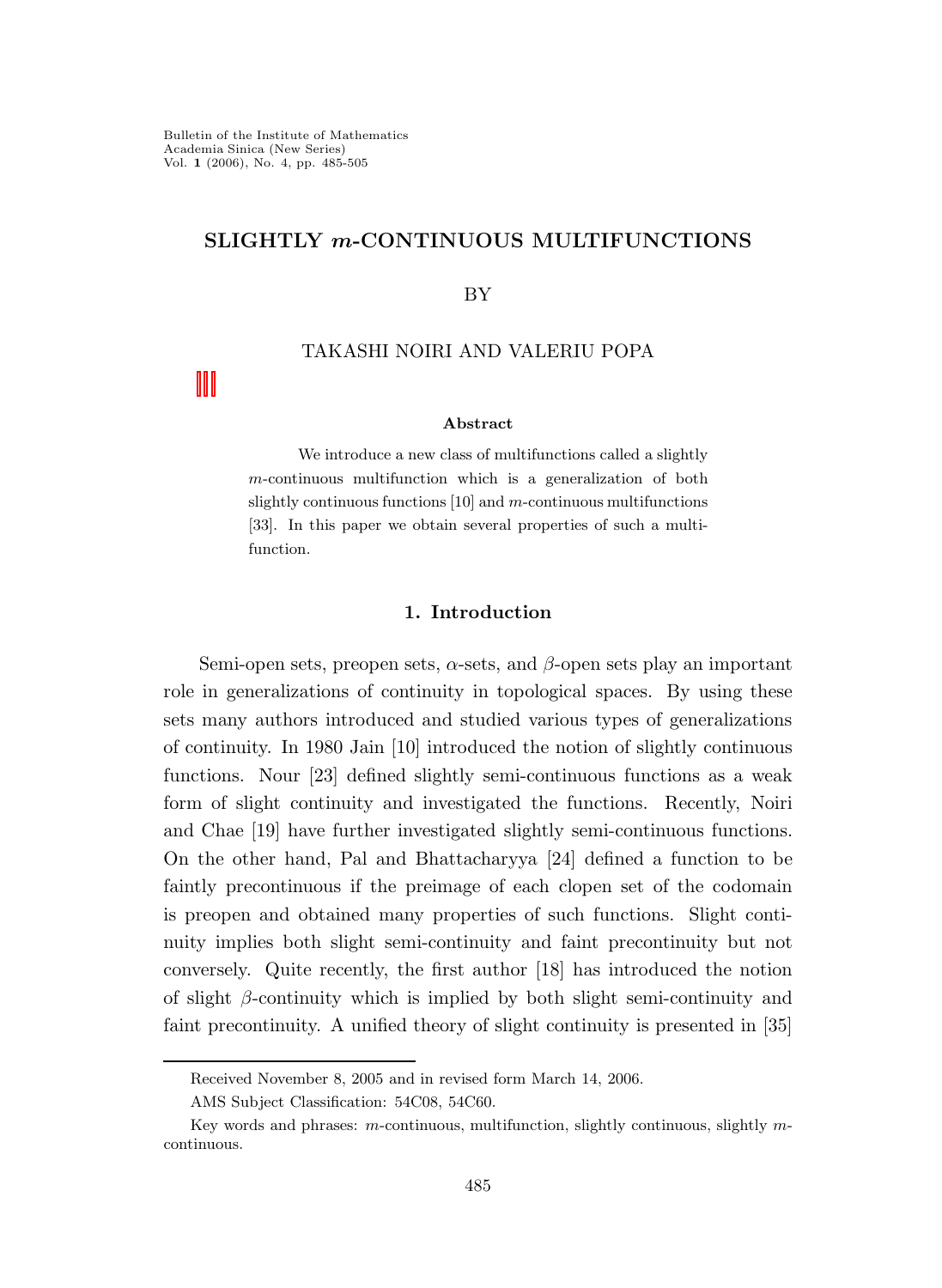where the present authors introduced and investigated the notion of slightly m-continuous functions.

Popa [26] and Smithson [39] independently introduced the concept of weakly continuous multifunctions. Recently, Bânzaru [5] has proved that if a multifunction is upper/lower weakly continuous then the upper/lower inverse of a clopen set is an open set.

In this paper, we introduce the notion of slightly m-continuous multifunctions and investigate the relationships among  $m$ -continuity, almost  $m$ continuity, weak m-continuity and slight m-continuity for multifunctions.

# 2. Preliminaries

Throughout the present paper,  $(X, \tau)$  and  $(Y, \sigma)$  always represent topological spaces. Let  $A$  be a subset of  $X$ . The closure of  $A$  and the interior of A are denoted by  $Cl(A)$  and  $Int(A)$ , respectively. A subset A is said to be regular closed (resp. regular open) if  $\text{Cl}(\text{Int}(A)) = A$  (resp.  $\text{Int}(\text{Cl}(A)) = A$ ).

**Definition 2.1.** A subset A of a topological space  $(X, \tau)$  is said to be

- (1)  $\alpha$ -open [16] if  $A \subset \text{Int}(\text{Cl}(\text{Int}(A))),$
- (2) semi-open [11] if  $A \subset \text{Cl}(\text{Int}(A)),$
- (3) preopen [13] if  $A \subset \text{Int}(\text{Cl}(A))),$
- (4) β-open [1] or semi-preopen [3] if  $A \subset Cl(\text{Int}(Cl(A))).$

The family of all clopen (resp. semi-open, preopen,  $\alpha$ -open,  $\beta$ -open) sets in  $(X, \tau)$  is denoted by CO(X) (resp. SO(X), PO(X),  $\alpha(X)$ ,  $\beta(X)$  or  $SPO(X)$ ).

**Definition 2.2.** The complement of a semi-open (resp. preopen,  $\alpha$ open,  $\beta$ -open or semi-preopen) set is said to be *semi-closed* [6] (resp. preclosed [8],  $\alpha$ -closed [14],  $\beta$ -closed [1] or semi-preclosed [3]).

Definition 2.3. The intersection of all semi-closed (resp. preclosed, α-closed, β-closed) sets of X containing A is called the semi-closure [6] (resp. preclosure [8],  $\alpha$ -closure [14],  $\beta$ -closure [2] or semi-preclosure [3]) of A and is denoted by  $sCl(A)$  (resp.  $pCl(A)$ ,  $\alpha Cl(A)$ ,  $\beta Cl(A)$  or  $spCl(A)$ ).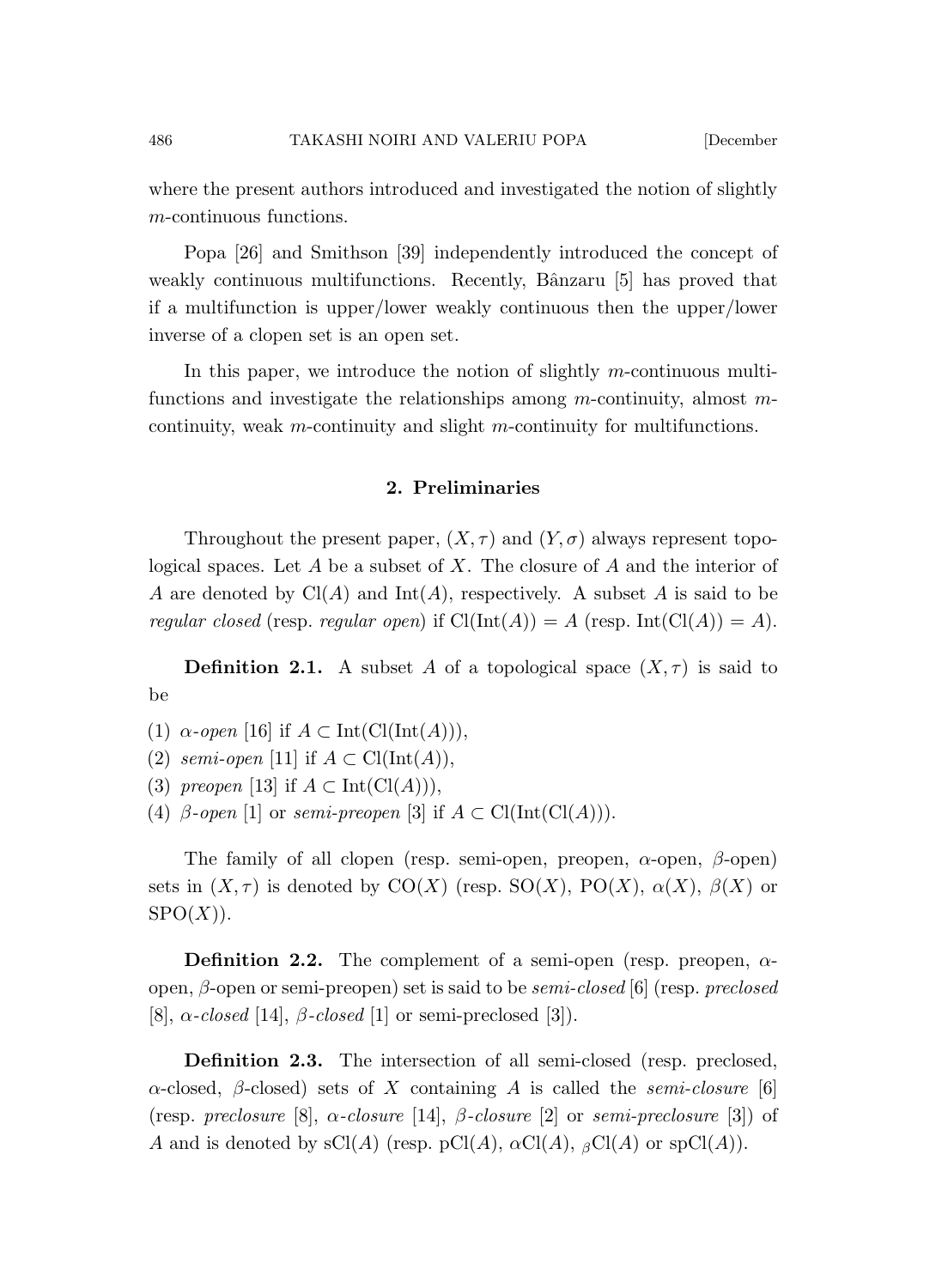**Definition 2.4.** The union of all semi-open (resp. preopen,  $\alpha$ -open,  $β$ -open or semi-preopen) sets of X contained in A is called the *semi-interior* (resp. preinterior,  $\alpha$ -interior,  $\beta$ -interior or semi-preinterior) of A and is denoted by sInt(A) (resp. pInt(A),  $\alpha$ Int(A),  $\beta$ Int(A) or spInt(A)).

A point  $x \in X$  is called a  $\theta$ -cluster point of a subset A of X if Cl(V)  $\cap A \neq \emptyset$  for every open set V containing x. The set of all  $\theta$ -cluster points of A is called the  $\theta$ -closure of A and is denoted by  $\text{Cl}_{\theta}(A)$ . If  $A = \text{Cl}_{\theta}(A)$ , then A is said to be  $\theta$ -closed [41]. The complement of a  $\theta$ -closed set is said to be θ-open. The union of all θ-open sets contained in A is called the θ-interior of A and is denoted by  $\text{Int}_{\theta}(A)$ . It is shown in [41] that  $\text{Cl}_{\theta}(V) = \text{Cl}(V)$  for every open set V of X and  $Cl_{\theta}(S)$  is closed in X for every subset S of X.

A subset A of  $(X, \tau)$  is said to be  $\delta$ -open [41] if for each  $x \in A$  there exists a regular open set G of X such that  $x \in G \subset A$ . The union of all  $\delta$ open sets contained in A is called  $\delta$ -interior of A and is denoted by  $\text{Int}_{\delta}(A)$ . A point  $x \in X$  is called a  $\delta$ -cluster point of a subset A of X if Int(Cl(V))  $\cap A \neq \emptyset$  for every open set V containing x. The set of all  $\delta$ -cluster points of A is called the  $\delta$ -closure of A and is denoted by  $\text{Cl}_{\delta}(A)$ . If  $A = \text{Cl}_{\delta}(A)$ , then A is said to be  $\delta$ -closed [41]. For a topological space  $(X, \tau)$ , the family of all δ-open sets of  $(X, τ)$  forms a topology for X which is weaker than τ. This topology has a base consisting of all regular open sets in  $(X, \tau)$ . It is called the semi-regularization of  $\tau$  and is usually denoted by  $\tau_s$  or  $\tau_{\delta}$ .

Throughout the present paper,  $(X, \tau)$  and  $(Y, \sigma)$  (or simply X and Y) always denote topological spaces and  $F : (X, \tau) \to (Y, \sigma)$  represents a multivalued function. For a multifunction  $F: (X, \tau) \to (Y, \sigma)$ , we shall denote the upper and lower inverse of a set B of a space Y by  $F^+(B)$  and  $F^-(B)$ , respectively, that is,

$$
F^+(B) = \{x \in X : F(x) \subset B\}
$$
 and  $F^-(B) = \{x \in X : F(x) \cap B \neq \emptyset\}.$ 

**Definition 2.5.** A function  $f : (X, \tau) \to (Y, \sigma)$  is said to be *slightly* continuous [10] (resp. slightly semi-continuous [23], faintly precontinuous [24], slightly  $\beta$ -continuous [18]) if for each point  $x \in X$  and each clopen set V containing  $f(x)$  there exists an open (resp. semi-open, preopen,  $\beta$ -open) set U containing x such that  $f(U) \subset V$ .

**Definition 2.6.** A multifunction  $F : (X, \tau) \to (Y, \sigma)$  is said to be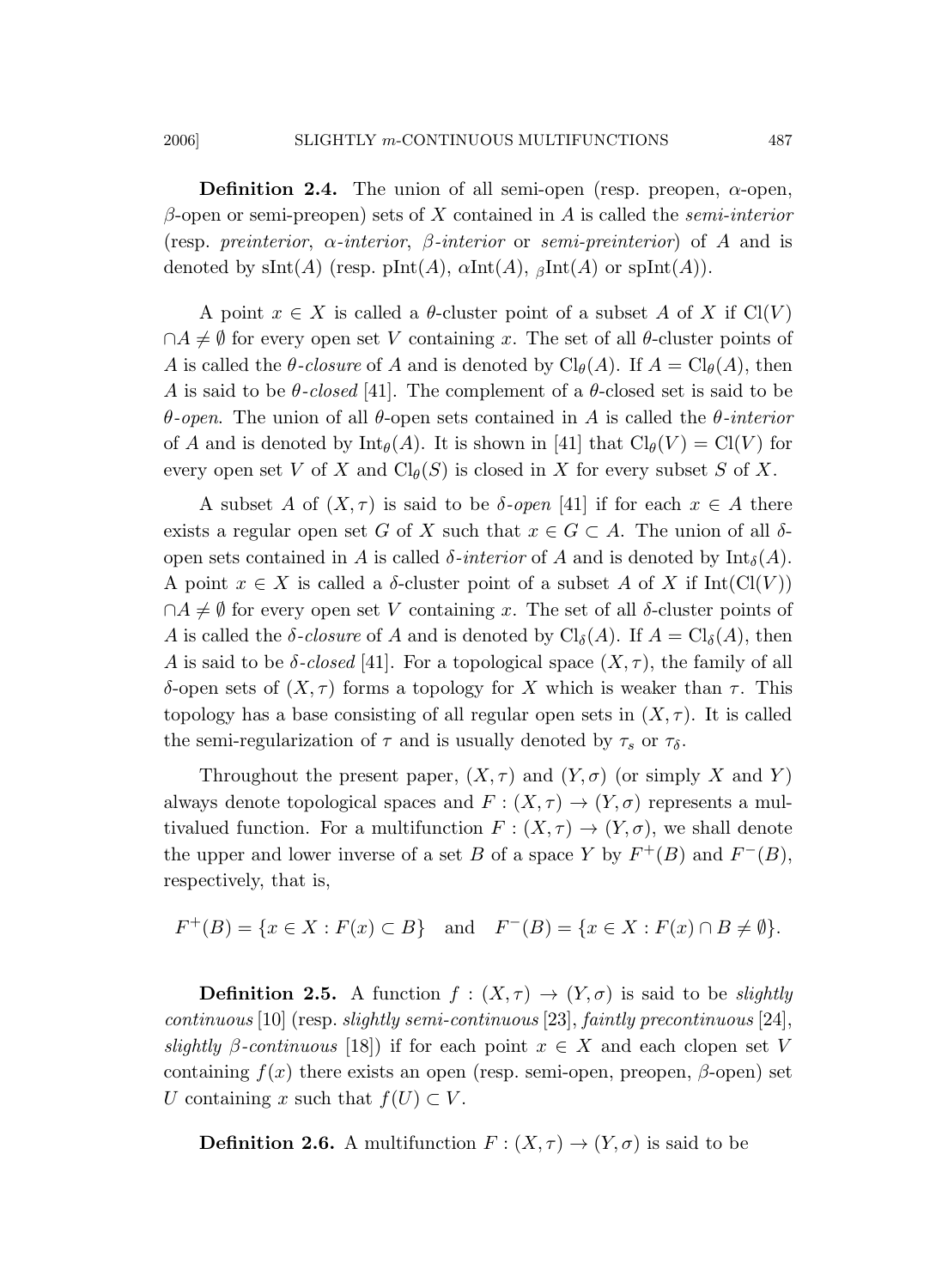- (a) upper slightly continuous (resp. upper slightly semi-continuous, upper slightly precontinuous or upper faintly precontinuous, upper slightly  $\beta$ *continuous*) if for each point  $x \in X$  and each clopen set V of Y containing  $F(x)$ , there exists an open (resp. semi-open, preopen,  $\beta$ -open) set U of X containing x such that  $F(U) \subset V$ ,
- (b) lower slightly continuous (resp. lower slightly semi-continuous, lower slightly precontinuous or lower faintly precontinuous, lower slightly  $\beta$ *continuous*) if for each point  $x \in X$  and each clopen set V of Y such that  $F(x) \cap V \neq \emptyset$ , there exists an open (resp. semi-open, preopen,  $\beta$ open) set U of X containing x such that  $F(u) \cap V \neq \emptyset$  for each  $u \in U$ .

### 3. Slightly m-Continuous Multifunctions

**Definition 3.1.** A subfamily  $m_X$  of the power set  $\mathcal{P}(X)$  of a nonempty set X is called a minimal structure (briefly m-structure) on X if  $\emptyset \in m_X$ and  $X \in m_X$ . By  $(X, m_X)$ , we denote a nonempty subset X with a minimal structure  $m_X$  on X. Each member of  $m_X$  is said to be  $m_X$ -open and the complement of an  $m_X$ -open set is said to be  $m_X$ -closed

**Remark 3.1.** Let  $(X, \tau)$  be a topological space. Then the families  $\tau$ , SO(X), PO(X),  $\alpha(X)$  and  $\beta(X)$  are all m-structures on X.

**Definition 3.2.** Let X be a nonempty set and  $m<sub>X</sub>$  an m-structure on X. For a subset A of X, the  $m<sub>X</sub>$ -closure of A and the  $m<sub>X</sub>$ -interior of A are defined in [12] as follows:

(1)  $m_X$ -Cl(A) = ∩{F : A ⊂ F, X – F ∈  $m_X$ }, (2)  $m_X$ -Int(A) =  $\bigcup \{U : U \subset A, U \in m_X\}.$ 

**Remark 3.2.** Let  $(X, \tau)$  be a topological space and A a subset of X. If  $m_X = \tau$  (resp. SO(X), PO(X),  $\alpha(X)$ ,  $\beta(X)$ ), then we have

(1)  $m_X\text{-Cl}(A) = \text{Cl}(A)$  (resp. sCl(A), pCl(A),  $\alpha\text{Cl}(A)$ ,  $\beta\text{Cl}(A)$ ),

(2)  $m_X\text{-Int}(A) = \text{Int}(A)$  (resp. sInt(A),  $\text{plnt}(A)$ ,  $\alpha\text{Int}(A)$ ,  $\beta\text{Int}(A)$ ).

**Lemma 3.1.** (Maki [12]) Let X be a nonempty set and  $m_X$  a minimal structure on  $X$ . For subsets  $A$  and  $B$  of  $X$ , the following hold:

(1)  $m_X\text{-}Cl(X - A) = X - (m_X\text{-}Int(A))$  and  $m_X\text{-}Int(X - A) = X - (m_X\text{-}Int(A))$  $Cl(A)$ ).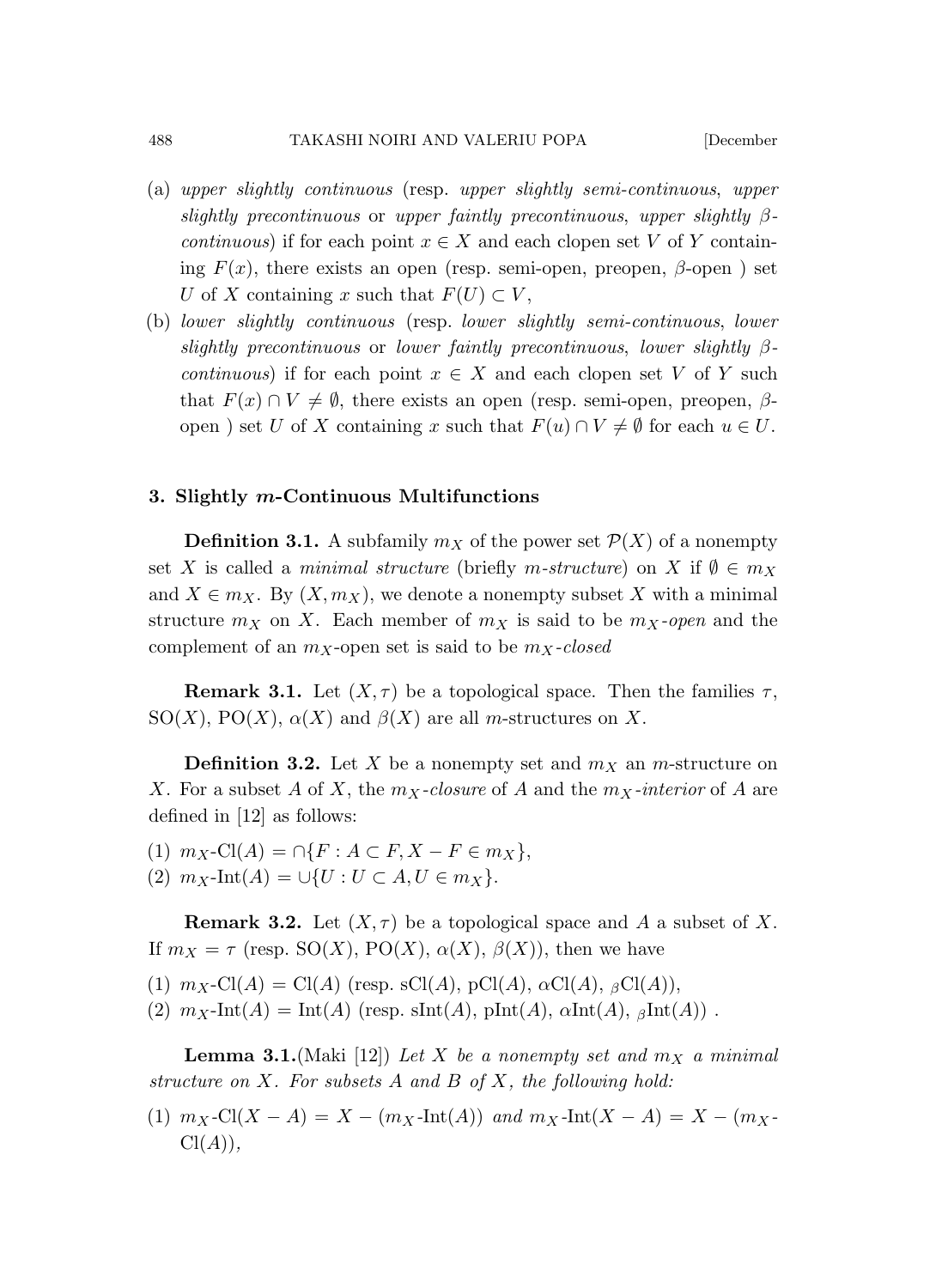- (2) If  $(X A) \in m_X$ , then  $m_X$ -Cl(A) = A and if  $A \in m_X$ , then  $m_X$ - $Int(A) = A$ ,
- (3)  $m_X\text{-Cl}(\emptyset) = \emptyset$ ,  $m_X\text{-Cl}(X) = X$ ,  $m_X\text{-Int}(\emptyset) = \emptyset$  and  $m_X\text{-Int}(X) = X$ ,
- (4) If  $A \subset B$ , then  $m_X$ -Cl(A)  $\subset m_X$ -Cl(B) and  $m_X$ -Int(A)  $\subset m_X$ -Int(B),
- (5)  $A \subset m_X$ -Cl(A) and  $m_X$ -Int(A)  $\subset A$ ,
- (6)  $m_X\text{-Cl}(m_X\text{-Cl}(A))=m_X\text{-Cl}(A)$  and  $m_X\text{-Int}(m_X\text{-Int}(A))=m_X\text{-Int}(A)$ .

**Lemma 3.2.** (Popa and Noiri [32]) Let X be a nonempty set with a minimal structure  $m_X$  and A a subset of X. Then  $x \in m_X$ -Cl(A) if and only if  $U \cap A \neq \emptyset$  for every  $U \in m_X$  containing x.

**Definition 3.3.** A function  $f : (X, m_X) \to (Y, \sigma)$ , where  $(X, m_X)$  is a nonempty set X with an minimal structure  $m_X$  and  $(Y, \sigma)$  is a topological space, is said to be *slightly m-continuous* [35] if for each  $x \in X$  and each clopen set V of Y containing  $f(x)$ , there exists  $U \in m_X$  containing x such that  $f(U) \subset V$ .

**Definition 3.4.** A multifunction  $F : (X, m_X) \to (Y, \sigma)$ , where  $(X, m_X)$ is a nonempty set X with an minimal structure  $m_X$  and  $(Y, \sigma)$  is a topological space, is said to be

- (a) upper slightly m-continuous if for each point  $x \in X$  and each clopen set V of Y containing  $F(x)$ , there exists  $U \in m_X$  containing x such that  $F(U) \subset V$ ,
- (b) lower slightly m-continuous if for each point  $x \in X$  and each clopen set V of Y such that  $F(x) \cap V \neq \emptyset$ , there exists  $U \in m_X$  containing x such that  $F(u) \cap V \neq \emptyset$  for each  $u \in U$ .

**Remark 3.3.** Let  $(X, \tau)$  and  $(Y, \sigma)$  be topological spaces. If  $m_X = \tau$ (resp.  $SO(X)$ ,  $PO(X)$ ,  $\beta(X)$ ). Then an upper/lower slightly m-continuous multifunction is upper/lower slightly continuous (resp. upper/lower slightly semi-continuous, upper/lower slightly precontinuous, upper/lower slightly  $\beta$ -continuous).

**Definition 3.5.**(Popa and Noiri [36]) A multifunction  $F : (X, m_X) \rightarrow$  $(Y, \sigma)$  is said to be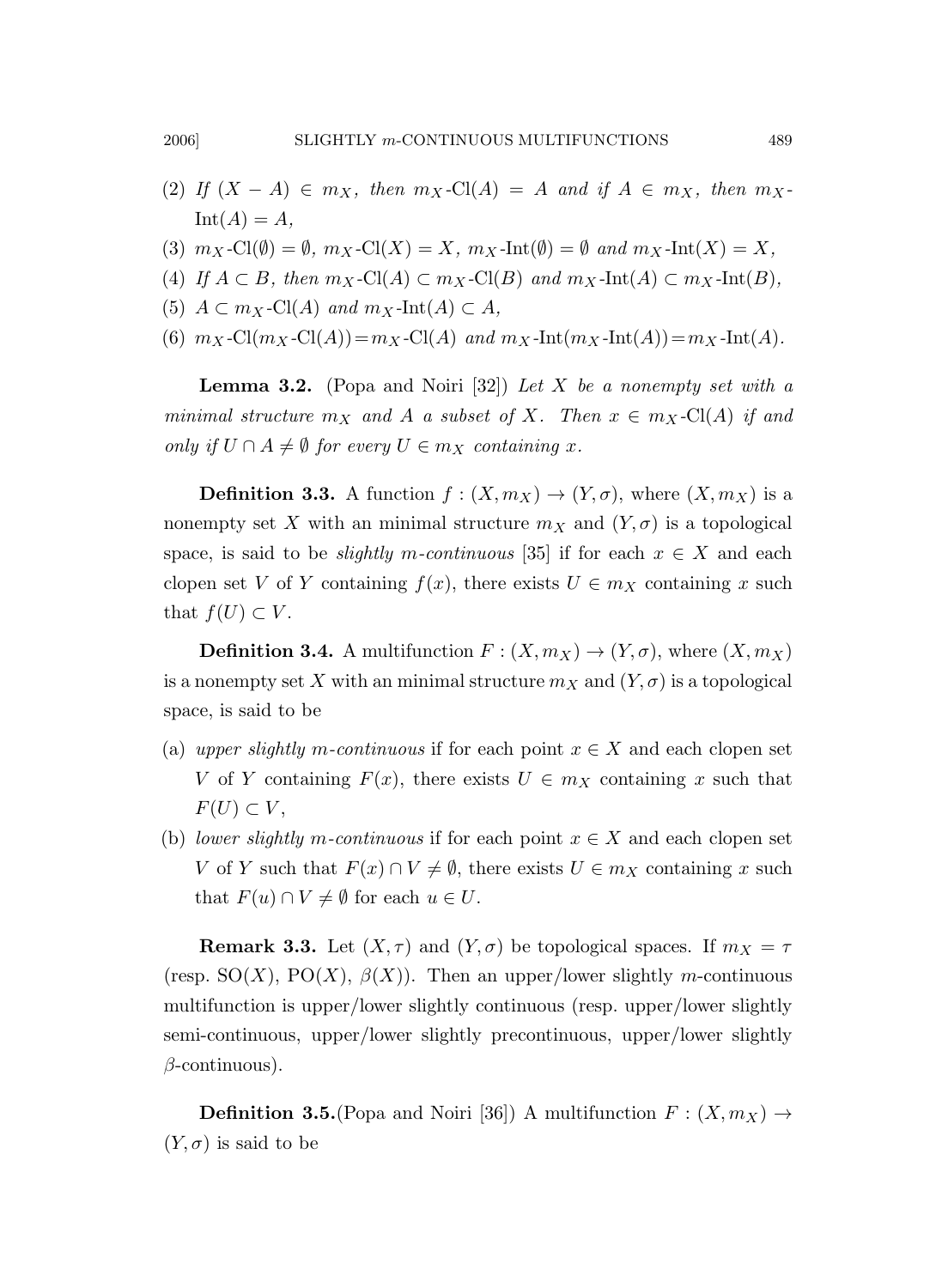- (a) upper m-continuous (resp. upper almost m-continuous, upper weakly mcontinuous) if for each point  $x \in X$  and each open set V of Y containing  $F(x)$ , there exists  $U \in m_X$  containing x such that  $F(U) \subset V$ (resp.  $F(U) \subset \text{Int}(\text{Cl}(V)), F(U) \subset \text{Cl}(V)$ ),
- (b) lower m-continuous (resp. lower almost m-continuous, lower weakly m*continuous*) if for each point  $x \in X$  and each open set V of Y such that  $F(x) \cap V \neq \emptyset$ , there exists  $U \in m_X$  containing x such that  $F(u) \cap V \neq \emptyset$  $(\text{resp. } F(u) \cap \text{Int}(\text{Cl}(V)) \neq \emptyset, F(u) \cap \text{Cl}(V) \neq \emptyset)$  for each  $u \in U$ .

**Theorem 3.1.** For a multifunction  $F : (X, m_X) \to (Y, \sigma)$ , the following are equivalent:

- (1)  $F$  is upper slightly m-continuous;
- (2)  $F^+(V) = m_X\text{-Int}(F^+(V))$  for each  $V \in \text{CO}(Y)$ ;
- (3)  $F^{-}(V) = m_X\text{-Cl}(F^{-}(V))$  for each  $V \in \text{CO}(Y)$ .

**Proof.** (1)  $\Rightarrow$  (2): Let V be any clopen set of Y and  $x \in F^+(V)$ . Then  $F(x) \in V$ . There exists  $U \in m_X$  containing x such that  $F(U) \subset V$ . Thus  $x \in U \subset F^+(V)$  and hence  $x \in m_X\text{-Int}(F^+(V))$ . Therefore, we have  $F^+(V) \subset m_X\text{-Int}(F^+(V))$ . By Lemma 3.1, we obtain  $F^+(V) = m_X\text{-}$  $Int(F^+(V)).$ 

 $(2) \Rightarrow (3)$ : Let K be any clopen set of Y. Then Y – K is clopen in *Y*. By (2) and Lemma 3.1, we have  $X - F^{-}(K) = F^{+}(Y - K) = m_X$  $Int(F^+(Y-K)) = X - [m_X\text{-}Cl(F^-(K))]$ . Therefore, we obtain  $F^-(K) =$  $m_X$ -Cl( $F^-(K)$ ).

 $(3) \Rightarrow (2)$ : This follows from the fact that  $F^{-}(Y - B) = X - F^{+}(B)$ for every subset  $B$  of  $Y$ .

 $(2) \Rightarrow (1)$ : Let  $x \in X$  and V be any clopen set of Y containing  $F(x)$ . Then  $x \in F^+(V) = m_X\text{-Int}(F^+(V))$ . There exists  $U \in m_X$  containing x such that  $x \in U \subset F^+(V)$ . Therefore, we have  $x \in U, U \in m_X$  and  $f(U) \subset V$ . Hence F is upper slightly m-continuous.

**Theorem 3.2.** For a multifunction  $F: (X, m_X) \to (Y, \sigma)$ , the following are equivalent:

- (1)  $F$  is lower slightly m-continuous;
- (2)  $F^{-}(V) = m_X \text{-Int}(F^{-}(V))$  for each  $V \in \text{CO}(Y)$ ;
- (3)  $F^+(V) = m_X\text{-Cl}(F^+(V))$  for each  $V \in \text{CO}(Y)$ .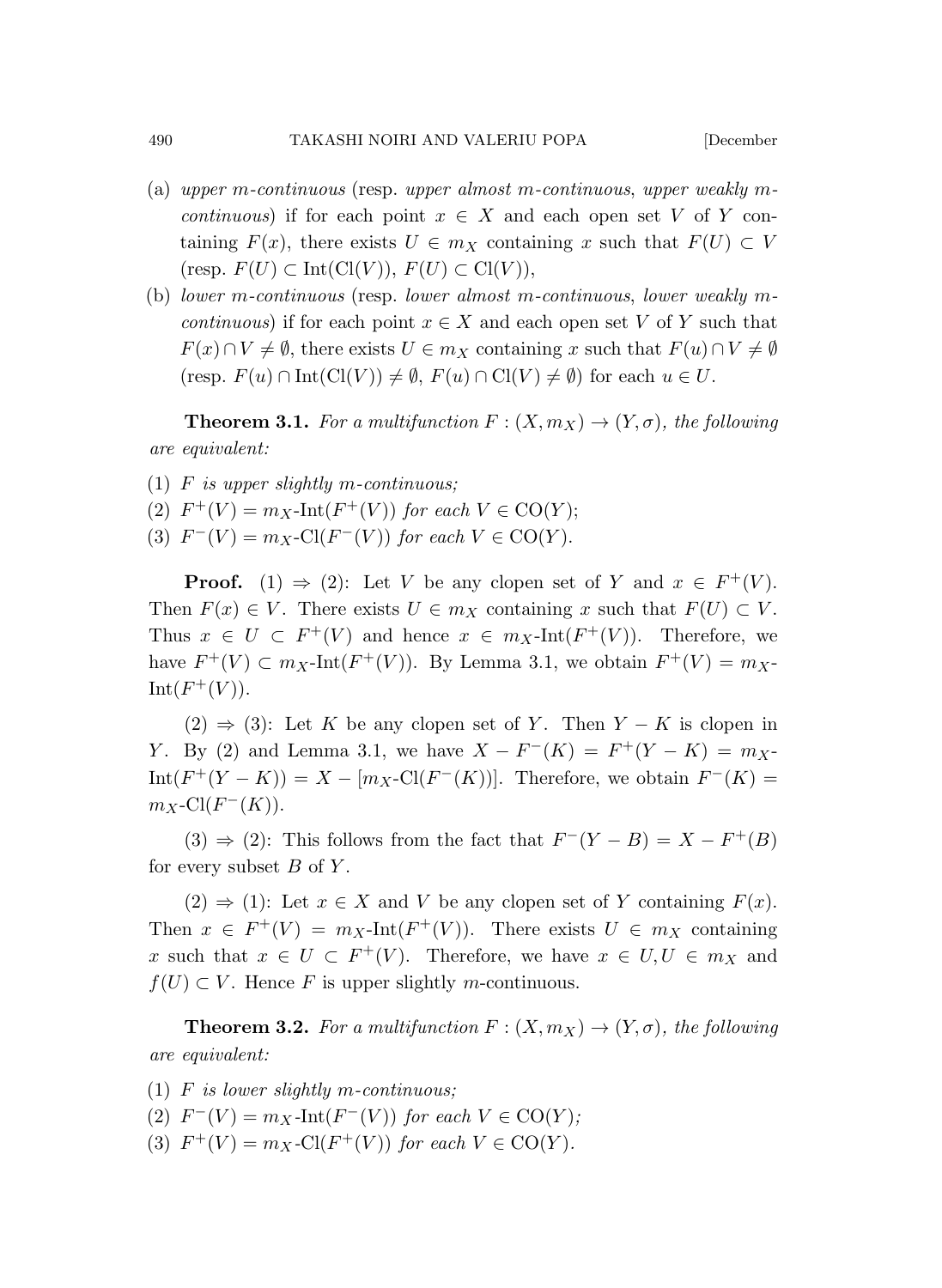*Proof.* (1)  $\Rightarrow$  (2): Let  $V \in \text{CO}(Y)$  and  $x \in F^{-}(V)$ . Then  $F(x) \cap V \neq \emptyset$ and by (1) there exists  $U \in m_X$  containing x such that  $F(u) \cap V \neq \emptyset$  for each  $u \in U$ . Therefore, we have  $U \subset F^{-}(V)$  and hence  $x \in U \subset m_X$ Int $(F^-(V))$ . Thus, we obtain  $F^-(V) \subset m_X$ -Int $(F^-(V))$  and by Lemma 3.1  $F^{-}(V) = m_X\text{-Int}(F^{-}(V)).$ 

 $(2) \Rightarrow (3)$ : Let  $V \in \text{CO}(Y)$ . Then  $Y - V \in \text{CO}(Y)$  and by  $(2)$  we have  $X - F^+(V) = F^-(Y - V) = m_X\text{-Int}(F^-(Y - V)) = X - m_X\text{-Cl}(F^+(V)).$ Hence we obtain  $F^+(V) = m_X\text{-Cl}(F^+(V)).$ 

 $(3) \Rightarrow (1)$ : Let x be any point of X and V any clopen set of Y such that  $F(x) \cap V \neq \emptyset$ . Then  $x \in F^-(V)$  and  $x \notin X - F^-(V) = F^+(Y - V)$ . By (3), we have  $x \notin m_X\text{-Cl}(F^+(Y-V))$ . By Lemma 3.2, there exists  $U \in m_X$ containing x such that  $U \cap F^+(Y - V) = \emptyset$ ; hence  $U \subset F^-(V)$ . Therefore,  $F(u) \cap V \neq \emptyset$  for each  $u \in U$  and F is lower slightly m-continuous.  $\Box$ 

**Definition 3.6.** A minimal structure  $m<sub>X</sub>$  on a nonempty set X is said to have the *property*  $(\mathcal{B})$  [12] if the union of any family of subsets belonging to  $m_X$  belongs to  $m_X$ .

**Lemma 3.3.** (Popa and Noiri [33]) For an minimal structure  $m_X$  on a nonempty set  $X$ , the following properties are equivalent:

- (1)  $m_X$  has the property  $(\mathcal{B})$ ;
- (2) If  $m_X$ -Int $(V) = V$ , then  $V \in m_X$ ;
- (3) If  $m_X$ -Cl(F) = F, then  $X F \in m_X$ .

**Corollary 3.1.** For a multifunction  $F : (X, m_X) \to (Y, \sigma)$ , where  $m_X$ has the property  $(\mathcal{B})$ , the following are equivalent:

- (1)  $F$  is upper slightly m-continuous;
- (2)  $F^+(V)$  is  $m_X$ -open in  $(X, m_X)$  for each  $V \in \text{CO}(Y)$ ;
- (3)  $F^-(V)$  is  $m_X$ -closed in  $(X, m_X)$  for each  $V \in \text{CO}(Y)$ .

**Corollary 3.2.** For a multifunction  $F : (X, m_X) \to (Y, \sigma)$ , where  $m_X$ has the property  $(\mathcal{B})$ , the following are equivalent:

- (1)  $F$  is lower slightly m-continuous;
- (2)  $F^-(V)$  is  $m_X$ -open in  $(X, m_X)$  for each  $V \in \text{CO}(Y)$ ;
- (3)  $F^+(V)$  is  $m_X$ -closed in  $(X, m_X)$  for each  $V \in \text{CO}(Y)$ .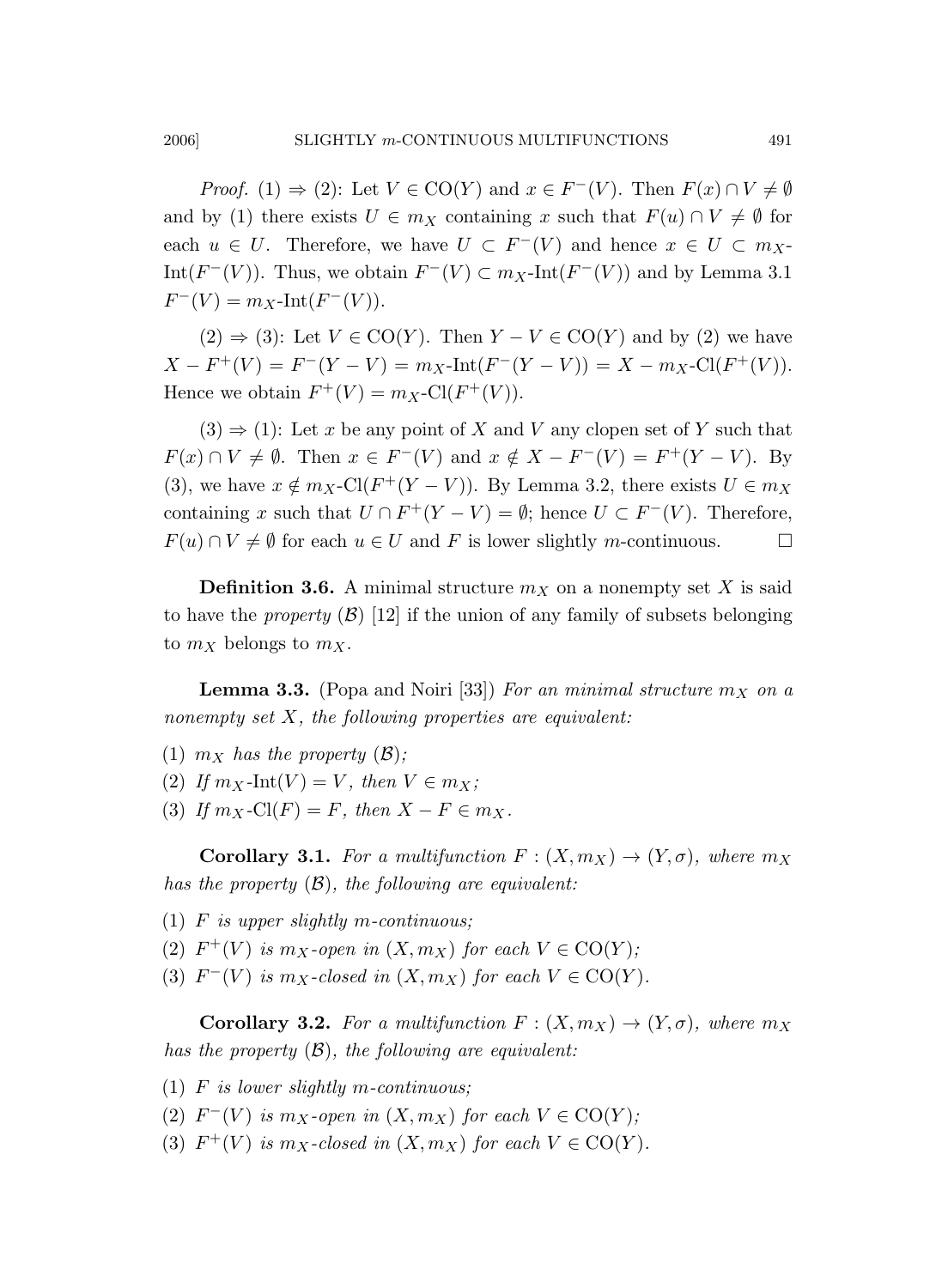**Definition 3.7.** A topological space  $(X, \tau)$  is said to be *extremally* disconnected (briefly E.D.) if the closure of each open set of  $X$  is open in X.

**Theorem 3.3.** Let  $(Y, \sigma)$  be E.D. For a multifunction  $F : (X, m_X) \to$  $(Y, \sigma)$ , the following are equivalent:

- (1) F is upper slightly m-continuous;
- (2)  $m_X\text{-}Cl(F^-(V)) \subset F^-(Cl(V))$  for every open set V of  $(Y, \sigma)$ ;
- (3)  $F^+(\text{Int}(C)) \subset m_X\text{-Int}(F^+(C))$  for every closed set C of  $(Y, \sigma)$ .

*Proof.* (1)  $\Rightarrow$  (2): Let V be any open set of Y. Then  $Cl(V) \in CO(Y)$ . By Theorem 3.1,  $F^{-}(\text{Cl}(V)) = m_X\text{-Cl}(F^{-}(\text{Cl}(V)))$  and  $F^{-}(V) \subset F^{-}(\text{Cl}(V))$ . Therefore, by Lemma 3.1 we have  $m_X\text{-}\mathrm{Cl}(F^-(V)) \subset m_X\text{-}\mathrm{Cl}(F^-(\mathrm{Cl}(V)))$  =  $F^-(Cl(V))$ . This implies that  $m_X\text{-}Cl(F^-(V)) \subset F^-(Cl(V))$ .

 $(2) \Rightarrow (3)$ : Let C be any closed set of  $(Y, \sigma)$ . Set  $V = Y - C$ . Then V is open in  $(Y, \sigma)$ . By Lemma 3.1, we have  $X - [m_X\text{-Int}(F^+(C))] = m_X\text{-}$  $Cl(X-F^+(C)) = m_X\text{-}Cl(F^-(Y-C)) \subset F^-(Cl(Y-C)) = F^-(Y-\text{Int}(C)) =$  $X - F^+(\text{Int}(C))$ . Therefore, we have  $F^+(\text{Int}(C)) \subset m_X\text{-Int}(F^+(C))$ .

 $(3) \Rightarrow (1)$ : Let  $x \in X$  and  $V \in CO(Y)$  containing  $F(x)$ . Then by (3) we have  $x \in F^+(V) = F^+(\text{Int}(V)) \subset m_X\text{-Int}(F^+(V))$ . Therefore, there exists  $U \in m_X$  such that  $x \in U \subset F^+(V)$ . Thus  $x \in U, U \in m_X$  and  $F(U) \subset V$ . Hence F is upper slightly m-continuous.  $\square$ 

**Theorem 3.4.** Let  $(Y, \sigma)$  be E.D. For a multifunction  $F : (X, m_X) \to$  $(Y, \sigma)$ , the following are equivalent:

- (1) F is lower slightly m-continuous;
- (2)  $m_X\text{-}Cl(F^+(V)) \subset F^+(Cl(V))$  for every open set V of  $(Y, \sigma)$ ;
- (3)  $F^-(\text{Int}(C)) \subset m_X\text{-Int}(F^-(C))$  for every closed set C of  $(Y, \sigma)$ .

*Proof.* The proof is similar to that of Theorem 3.3.

**Lemma 3.4.**(Noiri [17] and Sivaraj [38]) For a topological space  $(Y, \sigma)$ , the following are equivalent:

- (1)  $(Y, \sigma)$  is extremally disconnected;
- (2) The closure of every semi-open set of  $(Y, \sigma)$  is open;
- (3) The closure of every preopen set of  $(Y, \sigma)$  is open;
- (4) The closure of every β-open set of  $(Y, \sigma)$  is open.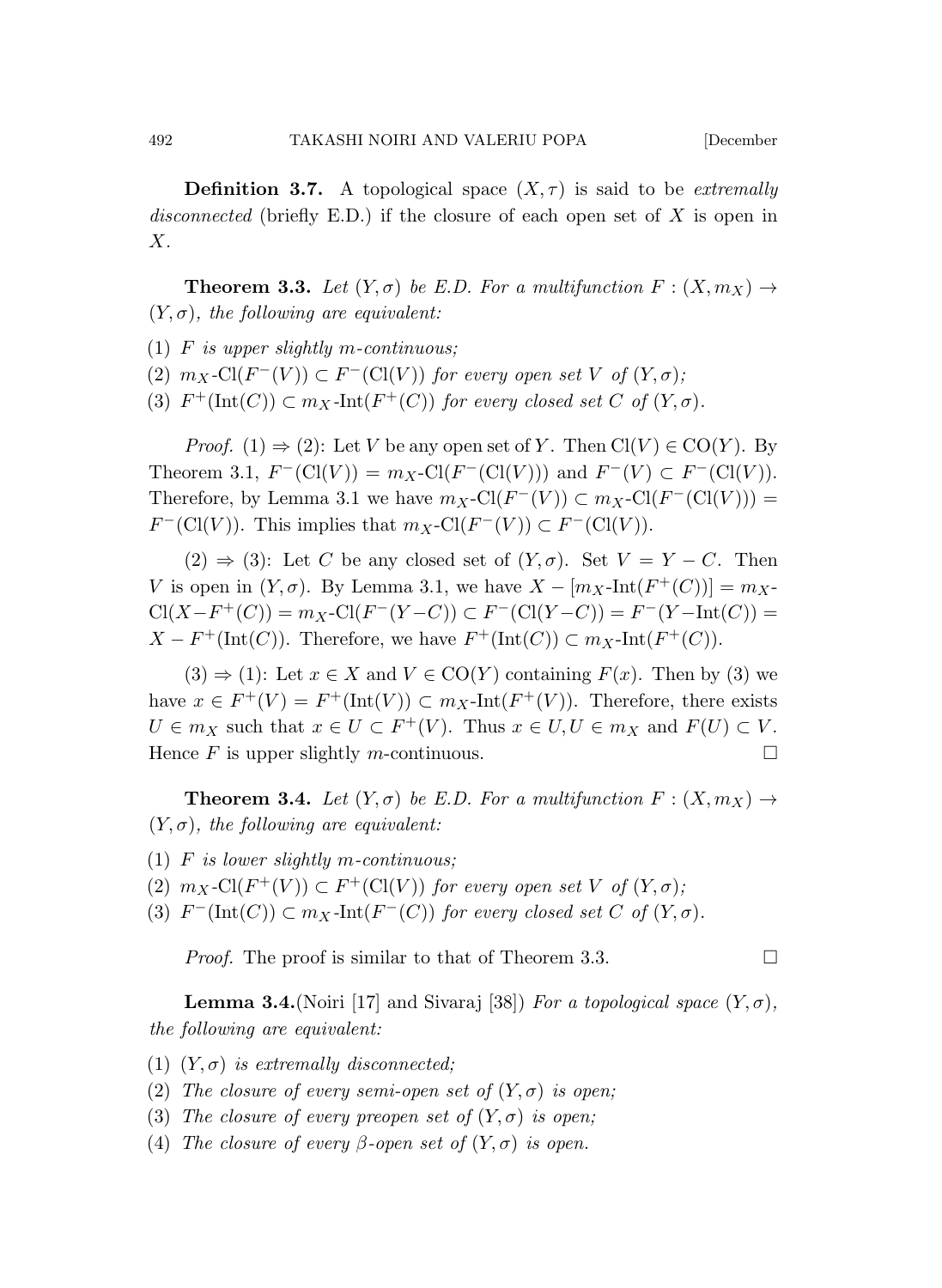**Theorem 3.5.** Let  $(Y, \sigma)$  be E.D. For a multifunction  $F : (X, m_X) \to$  $(Y, \sigma)$ , the following are equivalent:

- (1)  $F$  is upper slightly m-continuous;
- (2)  $m_X\text{-Cl}(F^-(V)) \subset F^-(Cl(V))$  for every semi-open (resp. preopen,  $\beta$ open) set V of  $(Y, \sigma)$ ;
- (3)  $F^+(\text{Int}(C)) \subset m_X\text{-Int}(F^+(C))$  for every semi-closed (resp. preclosed,  $\beta$ -closed) set C of  $(Y, \sigma)$ .

Proof. The proof is similar to that of Theorem 3.3 and it follows from Theorem 3.1 and Lemma 3.4.

**Theorem 3.6.** Let  $(Y, \sigma)$  be E.D. For a multifunction  $F : (X, m_X) \rightarrow$  $(Y, \sigma)$ , the following are equivalent:

- (1)  $F$  is lower slightly m-continuous;
- (2)  $m_X\text{-Cl}(F^+(V)) \subset F^+(\text{Cl}(V))$  for every semi-open (resp. preopen,  $\beta$ open) set V of  $(Y, \sigma)$ ;
- (3)  $F^{-}(\text{Int}(C)) \subset m_X\text{-Int}(F^{-}(C))$  for every semi-closed (resp. preclosed,  $\beta$ -closed) set C of  $(Y, \sigma)$ .

Proof. The proof is similar to that of Theorem 3.4 and it follows from Theorem 3.2 and Lemma 3.4.

**Remark 3.4.** Let  $(X, \tau)$  and  $(Y, \sigma)$  be two topological spaces. We put  $m_X = \tau$  (resp. SO(X), PO(X),  $\beta$ (X)). Then Theorems 3.1–3.6 establish characterizations for upper/lower slightly continuous (resp. upper/lower slightly semi-continuous, upper/lower slightly precontinuous, upper/lower slightly  $\beta$ -continuous) multifunctions.

## 4. Slight m-continuity and Other Forms of m-continuity

In this section, we investigate the relationships between upper/lower slightly m-continuous multifunctions and other related multifunctions.

**Theorem 4.1.** If a multifunction  $F : (X, m_X) \to (Y, \sigma)$  is upper weakly m-continuous, then it is upper slightly m-continuous.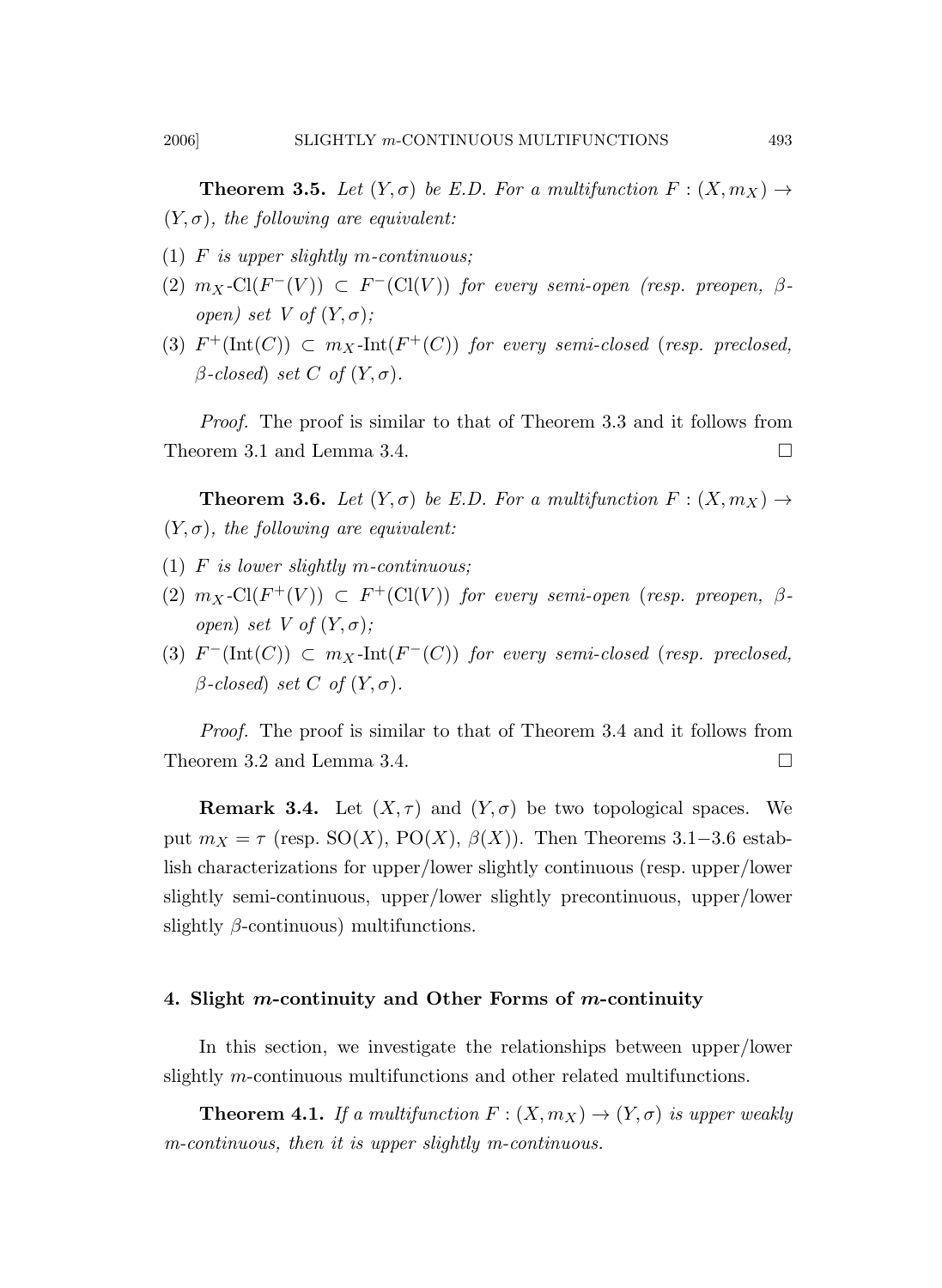*Proof.* Let  $x \in X$  and  $V \in \text{CO}(Y)$  containing  $F(x)$ . Since F is upper weakly m-continuous, there exists  $U \in m_X$  containing x such that  $F(U) \subset$  $Cl(V) = V$ . Therefore, F is upper slightly m-continuous.

**Theorem 4.2.** If a multifunction  $F : (X, m_X) \to (Y, \sigma)$  is lower weakly m-continuous, then it is lower slightly m-continuous.

*Proof.* The proof is similar to that of Theorem 4.1.  $\Box$ 

Remark 4.1. The converse to Theorem 4.1 is not true in general as shown in Example 1 of [23] and Example 2.7 of [24].

**Corollary 4.1.** (Bânzaru [5]) If a multifunction  $F : (X, \tau) \to (Y, \sigma)$  is upper weakly continuous, then  $F^+(V)$  is open in X for every clopen set V of  $Y$ .

*Proof.* The proof follows from Corollary 3.1 and Theorem 4.1.  $\Box$ 

**Corollary 4.2.**(Bânzaru [5]) If a multifunction  $F : (X, \tau) \to (Y, \sigma)$  is lower weakly continuous, then  $F^-(V)$  is open in X for every clopen set V of  $Y$ .

*Proof.* The proof follows from Corollary 3.2 and Theorem 4.2.  $\Box$ 

**Lemma 4.1.** A multifunction  $F : (X, m_X) \to (Y, \sigma)$  is upper almost m-continuous (resp. lower almost m-continuous) if and only if for each regular open set V containing  $F(x)$  (resp. meeting  $F(x)$ ) there exists  $U \in m_X$ containing x such that  $F(U) \subset V$  (resp.  $F(u) \cap V \neq \emptyset$  for every  $u \in U$ ).

**Theorem 4.3.** If a multifunction  $F : (X, m_X) \to (Y, \sigma)$  is upper slightly m-continuous and  $(Y, \sigma)$  is E.D., then F is upper almost m-continuous.

*Proof.* Let  $x \in X$  and V be any regular open set of  $(Y, \sigma)$  containing  $F(x)$ . Then by Lemma 5.6 of [24] we have  $V \in \text{CO}(X)$  since  $(Y, \sigma)$  is E.D. Since F is upper slightly m-continuous, there exists  $U \in m_X$  containing x such that  $F(U) \subset V$ . By Lemma 4.1 F is upper almost m-continuous.  $\square$ 

**Theorem 4.4.** If a multifunction  $F: (X, m_X) \to (Y, \sigma)$  is lower slightly m-continuous and  $(Y, \sigma)$  is E.D., then F is lower almost m-continuous.

*Proof.* The proof is similar to that of Theorem 4.3.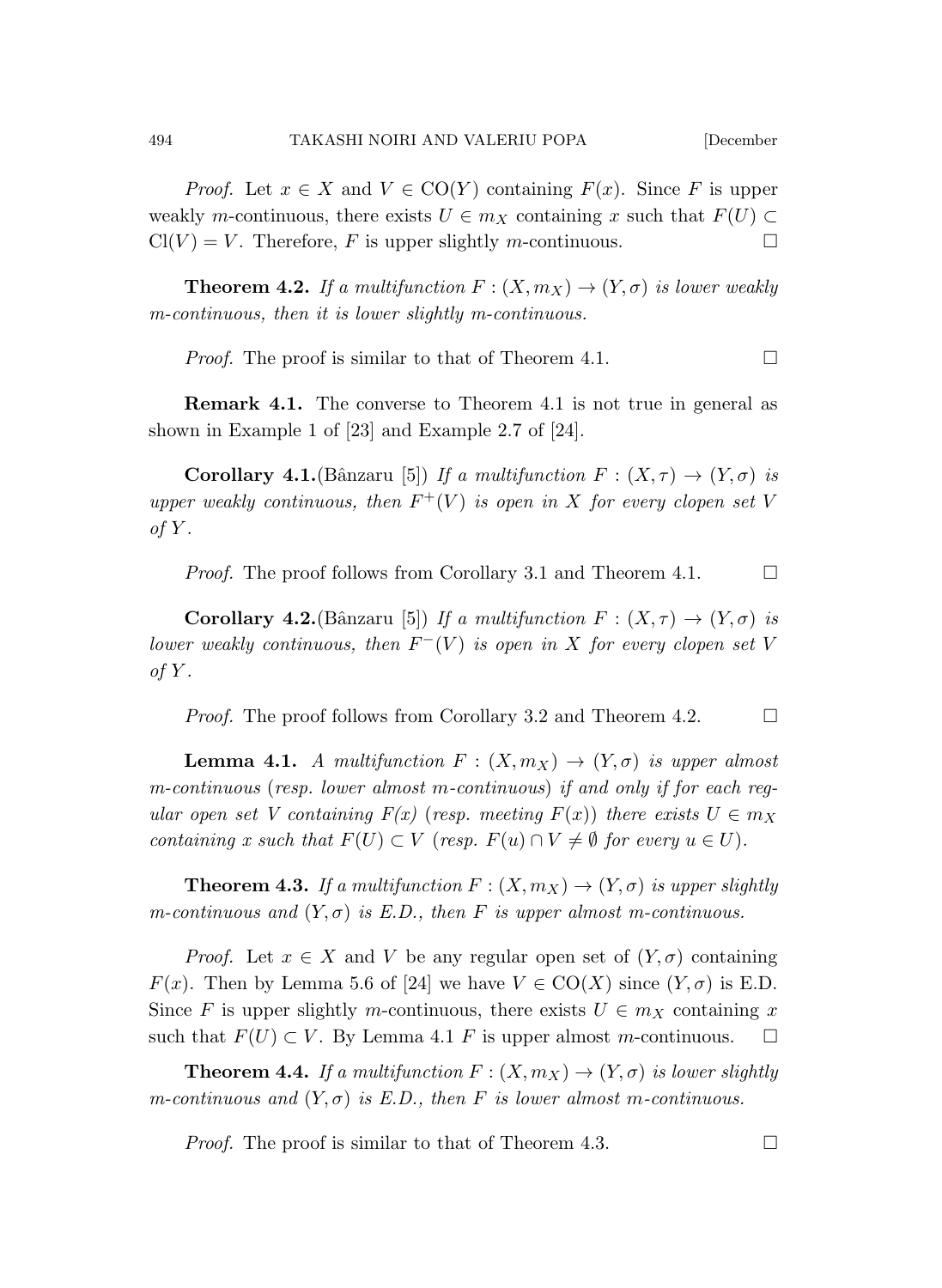#### 2006] SLIGHTLY m-CONTINUOUS MULTIFUNCTIONS 495

### **Definition 4.1.** A topological space  $(Y, \sigma)$  is said to be

- (a)  $0$ -dimensional [43] if each point of Y has a neighborhood base consisting of clopen sets, equivalently if for each point  $y$  in Y and each closed set B not containing  $y$ , there exists a clopen set containing  $y$  and not meeting  $B,$
- (b) mildly compact [40] or slightly compact [24] if every clopen cover of Y admits a finite subcover.

A subset A of a topological space  $(Y, \sigma)$  is said to be mildly compact *relative to* Y if every cover of A by clopen sets of Y has a finite subcover.

**Theorem 4.5.** If a multifunction  $F : (X, m_X) \to (Y, \sigma)$  is upper slightly m-continuous,  $(Y, \sigma)$  is 0-dimensional and  $F(x)$  is mildly compact relative to Y for each  $x \in X$ , then F is upper m-continuous.

*Proof.* Let  $x \in X$  and V be any open set of  $(Y, \sigma)$  containing  $F(x)$ . Then by the 0-dimensionality of  $(Y, \sigma)$ , for each  $y \in F(x)$  there exists  $W_y \in CO(Y)$ such that  $y \in W_y \subset V$ . Since  $F(x)$  is mildly compact relative to Y, there exist a finite number of points, say,  $y_1, y_2, \ldots, y_n \in F(x)$  such that  $W_{y_i} \in$ CO(Y) for each i and  $F(x) \subset \bigcup_{i=1}^n W_{y_i} \subset V$ . Now put  $W = \bigcup_{i=1}^n W_{y_i}$ . Then we have  $W \in \text{CO}(Y)$  and  $F(x) \subset W \subset V$ . Since F is upper slightly m-continuous, there exists  $U \in m_X$  containing x such that  $F(U) \subset W \subset V$ . Thus F is upper m-continuous.  $\square$ 

**Lemma 4.2.** Let  $(Y, \sigma)$  be a 0-dimensional topological space. If F is closed in Y and  $y \in Y - F$ , then there exist two disjoint clopen sets containing y and F, respectively.

*Proof.* Let  $y \notin F$  and F be closed in Y. Then  $Y - F$  is an open set. Since  $(Y, \sigma)$  is 0-dimensional, there exists a clopen set W such that  $x \in W \subset X-F$ . Put  $D = X - W$ , then D is clopen,  $F \subset D$  and  $D \cap W = \emptyset$ .

**Lemma 4.3.** Let  $(Y, \sigma)$  be a 0-dimensional topological space and A a subset of Y. Then for every open set D which intersects  $A$ , there exists a clopen set  $D_A$  such that  $A \cap D_A \neq \emptyset$  and  $D_A \subset D$ .

*Proof.* Let  $y \in A \cap D$ , then  $y \notin (X - D)$ . Since  $X - D$  is closed in Y, by Lemma 4.2 there exist two disjoint clopen sets U and V containing  $y$  and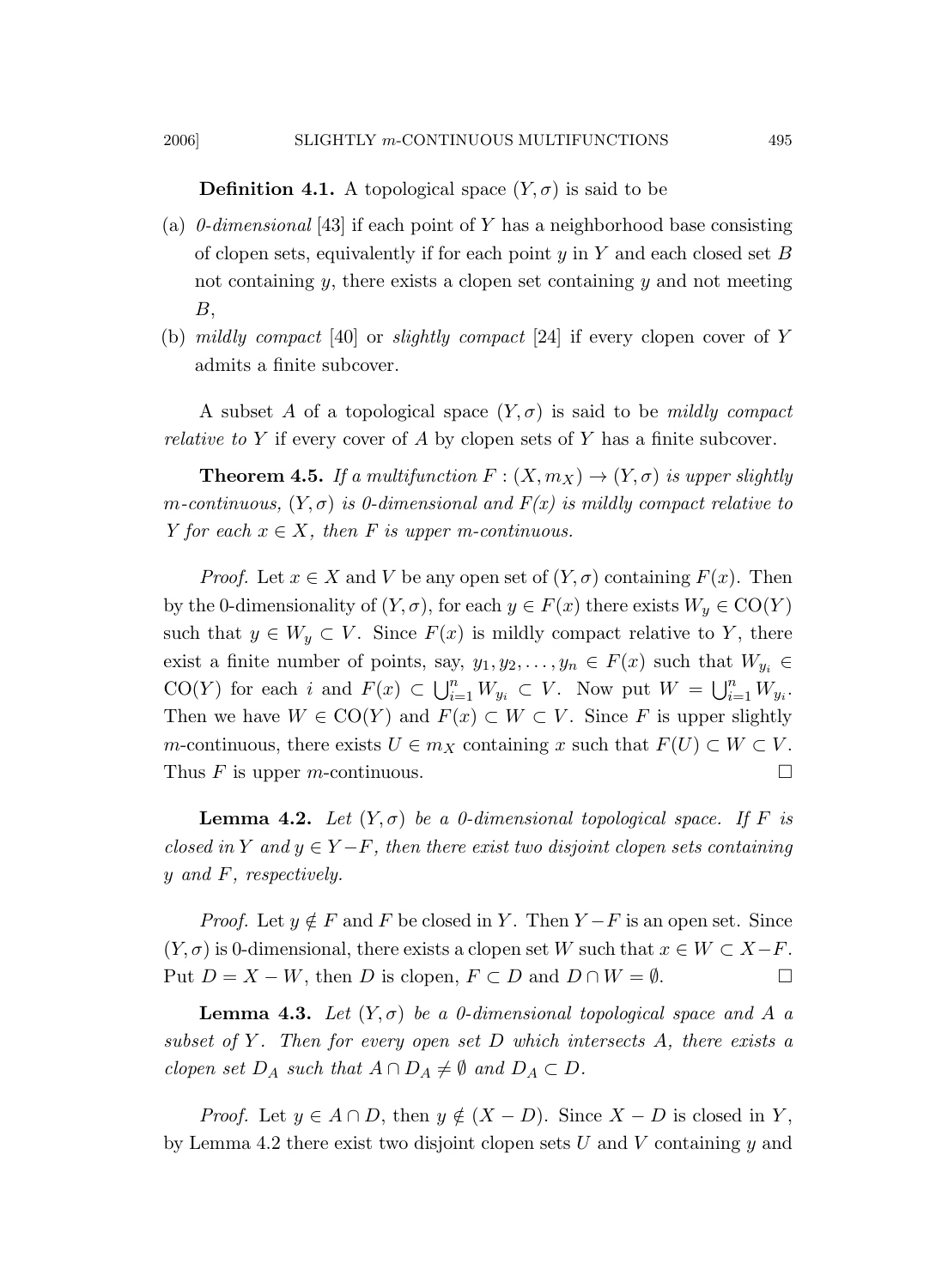$X - D$ , respectively. Thus  $y \in U, X - D \subset V, U \cap V = \emptyset$  and  $U, V$  are clopen sets. Put  $D_A = X - V$ , then  $y \in D_A$ ,  $A \cap D_A \neq \emptyset$  and  $D_A \subset D$ .

**Theorem 4.6.** If a multifunction  $F : (X, m_X) \to (Y, \sigma)$  is lower slightly m-continuous,  $(Y, \sigma)$  is 0-dimensional, then F is lower m-continuous.

*Proof.* Let  $x \in X$  and V be any open set of  $(Y, \sigma)$  such that  $F(x) \cap V \neq \emptyset$ . By Lemma 4.3, there exists a clopen set  $V_x$  such that  $F(x) \cap V_x \neq \emptyset$  and  $V_x \subset V$ . Since F is lower slightly m-continuous and  $F(x) \cap V_x \neq \emptyset$ , there exists  $U \in m_X$  containing x such that  $F(u) \cap V_x \neq \emptyset$  for every  $u \in U$ . Since  $V_x \subset V$ , it follows that  $F(u) \cap V \neq \emptyset$  for every  $u \in U$ . Therefore, F is lower  $m$ -continuous.

Let  $(X, \tau)$  be a topological space. Since the intersection of two clopen sets of  $(X, \tau)$  is clopen, the clopen subsets of  $(X, \tau)$  may be used as a base for a topology on X. The topology is called the ultra-regularization [18] of  $\tau$ and is denoted by  $\tau_u$ . A topological space  $(X, \tau)$  is said to be ultra-regular [9] if  $\tau = \tau_u$ .

**Theorem 4.7.** If a multifunction  $F : (X, m_X) \to (Y, \sigma)$  is upper slightly m-continuous,  $(Y, \sigma)$  is ultra-regular and  $F(x)$  is mildly compact relative to Y for each  $x \in X$ , then F is upper m-continuous.

*Proof.* The proof is similar to that of Theorem 4.5.

**Theorem 4.8.** If a multifunction  $F : (X, m_X) \to (Y, \sigma)$  is lower slightly m-continuous,  $(Y, \sigma)$  is ultra-regular, then F is lower m-continuous.

*Proof.* The proof is similar to that of Theorem 4.6.

### 5. Some Properties of Slight m-continuity

**Definition 5.1.** A nonempty set X with a minimal structure  $m_X$ ,  $(X, m_X)$ , is said to be *m-connected* [25] if X cannot be written as the union of two nonempty sets of  $m_X$ .

**Theorem 5.1.** Let  $F: (X, m_X) \to (Y, \sigma)$  be a upper/lower slightly mcontinuous surjection. If  $(X, m_X)$  is m-connected,  $m_X$  has the property  $(\mathcal{B})$ and  $F(x)$  is connected for each  $x \in X$ , then  $(Y, \sigma)$  is connected.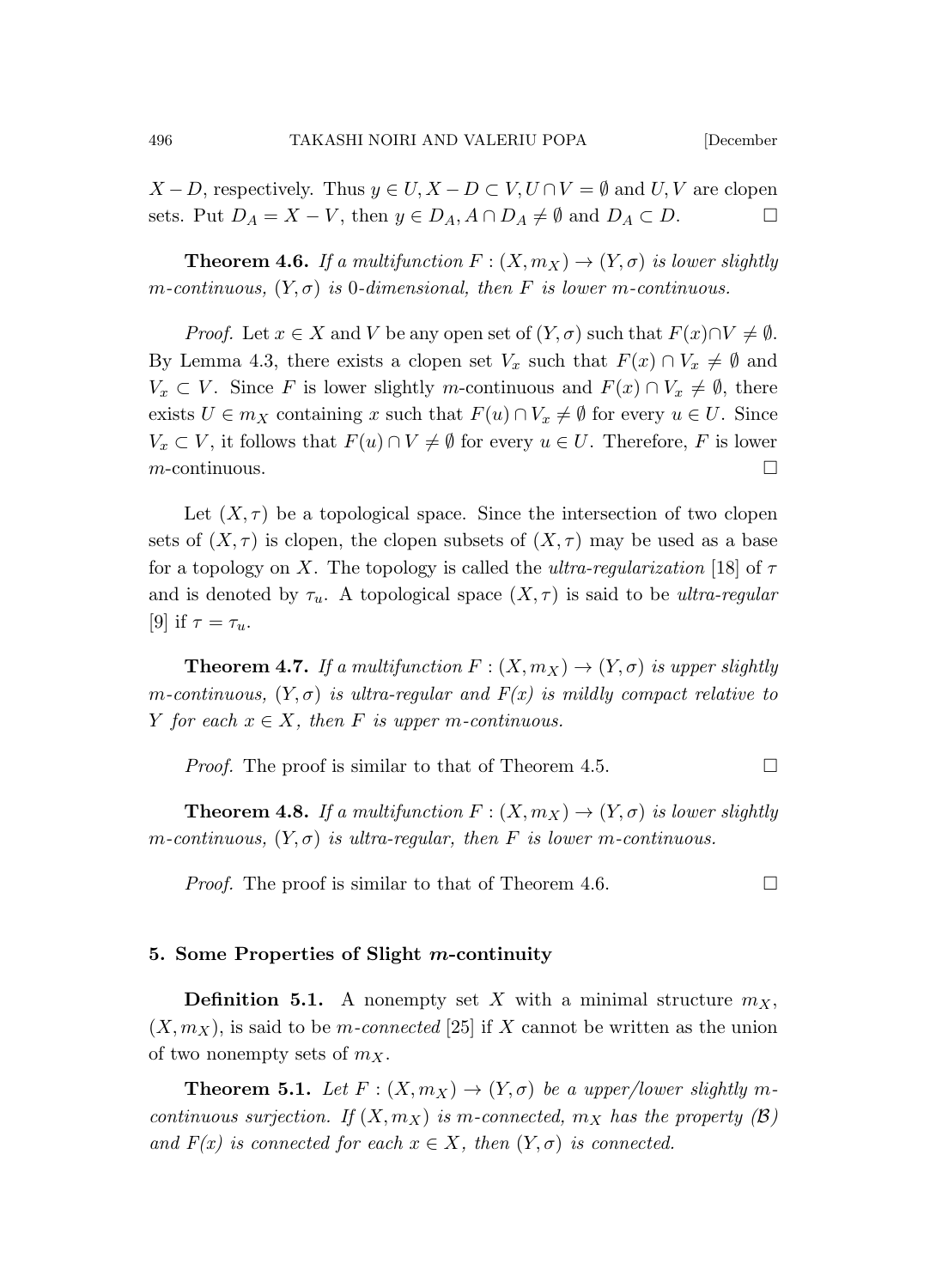**Proof.** Assume that  $(Y, \sigma)$  is not connected. Then there exist nonempty open sets U and V such that  $U \cap V = \emptyset$  and  $U \cup V = Y$ . Since  $F(x)$  is connected for each  $x \in X$ , either  $F(x) \subset U$  or  $F(x) \subset V$ . If  $x \in F^+(U \cup V)$ , then  $F(x) \in U \cup V$  and hence  $x \in F^+(U) \cup F^+(V)$ . Moreover, since F is surjective, there exist x and y in X such that  $F(x) \subset U$  and  $F(y) \subset V$ ; hence  $x \in F^+(U)$  and  $y \in F^+(V)$ . Therefore, we obtain the following:

- (1)  $F^+(U) \cup F^+(V) = F^+(U \cup V) = X;$
- (2)  $F^+(U) \cap F^+(V) = F^+(U \cap V) = \emptyset;$
- (3)  $F^+(U) \neq \emptyset$  and  $F^+(V) \neq \emptyset$ .

Next, we show that  $F^+(U)$  and  $F^+(V)$  are  $m_X$ -open.

- (i) Let F be upper slightly m-continuous. By Corollary 3.1  $F^+(U)$  is  $m_X$ -open since U is clopen in  $(Y, \sigma)$ . Similarly,  $F^+(V)$  is  $m_X$ -open. Consequently,  $(X, m_X)$  is not m-connected.
- (ii) Let F be lower slightly m-continuous. By Corollary 3.2,  $F^+(V)$  is  $m_X$ -closed since V is clopen in  $(Y, \sigma)$ . By (1) and (2),  $F^+(U)$  is  $m_X$ open. Similarly,  $F^+(V)$  is  $m_X$ -open. Consequently,  $(X, m_X)$  is not  $m\text{-connected}$ .

Remark 5.1. By Theorems 4.1 and 4.2, every upper/lower weakly mcontinuous multifunction is upper/lower slightly m-continuous. Therefore, if  $m_X = \tau$  (resp. SO(X), PO(X),  $\beta(X)$ ) and  $F : (X, m_X) \to (Y, \sigma)$  is upper/lower weakly m-continuous, the results established in  $[27]$  and  $[39]$ (resp. [20], [21], [34]) are obtained.

**Definition 3.2.** A nonempty set X with a minimal structure  $m_X$ ,  $(X, m_X)$ , is said to be *m*-compact [33] if every cover of X by sets of  $m_X$  has a finite subcover.

**Theorem 5.2.** Let  $F : (X, m_X) \to (Y, \sigma)$  be an upper slightly mcontinuous surjection such that  $F(x)$  is mildly compact realtive to  $(Y, \sigma)$  for each  $x \in X$ . If  $(X, m_X)$  is m-compact, then  $(Y, \sigma)$  is mildly compact.

*Proof.* Let  $\{V_i : i \in I\}$  be any clopen cover of Y. For each  $x \in X$ ,  $F(x)$  is mildly compact realtive to  $(Y, \sigma)$  and there exists a finite subset  $I(x)$  of I such that  $F(x) \subset \bigcup_{i \in I(x)} V_i$ . Set  $V(x) = \bigcup_{i \in I(x)} V_i$ , then  $V(x)$ is clopen and  $F(x) \subset V(x)$ . Since F is upper slightly m-continuous, there exists  $U(x) \in m_X$  containing x such that  $F(U(x)) \subset V(x)$ . The family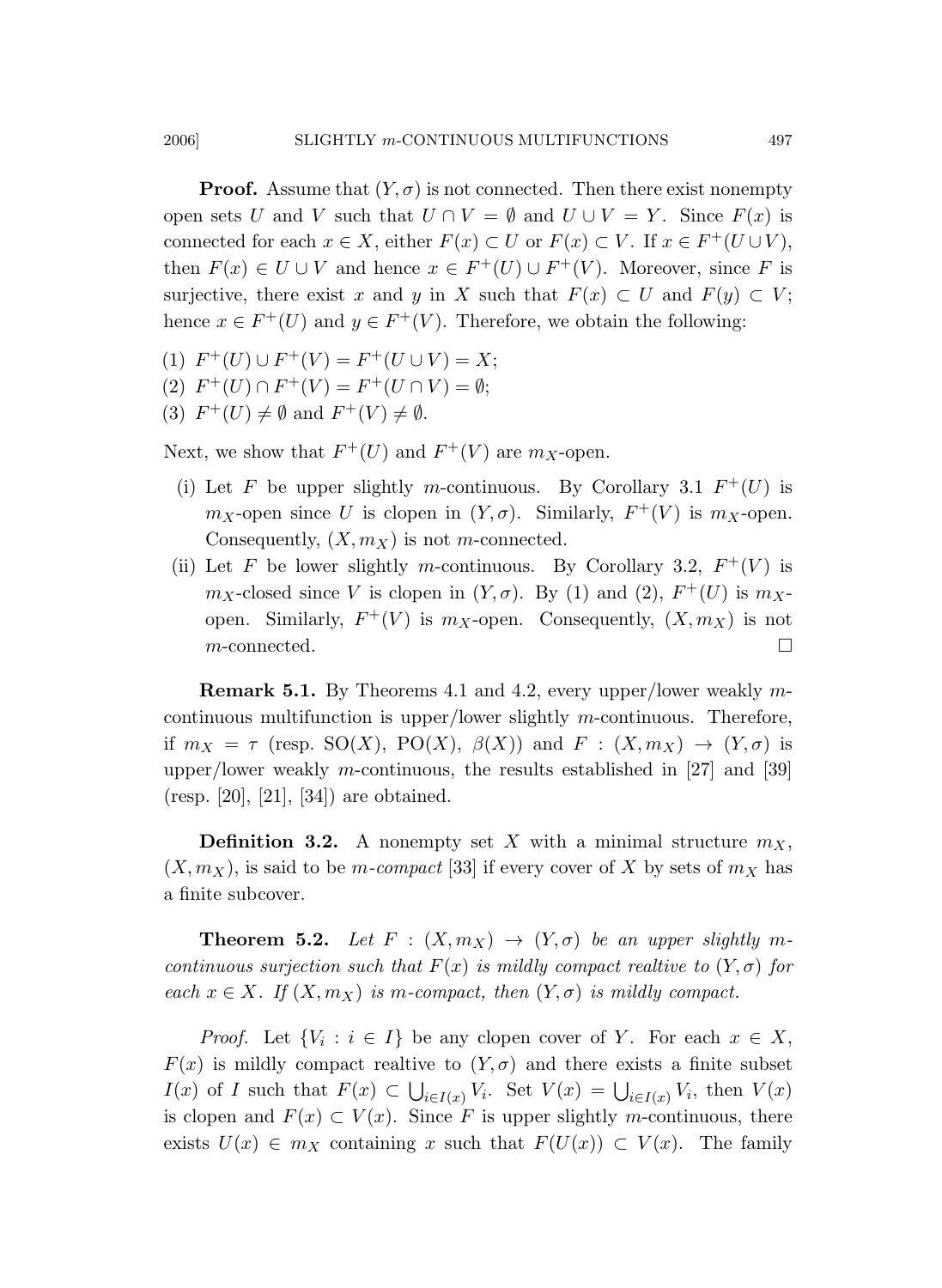$\{U(x) : x \in X\}$  is a cover of X by sets of  $m_X$ . Since  $(X, m_X)$  is mcompact, there exist a finite number of points, say,  $x_1, x_2, \ldots, x_n$  in X such that  $X \subset \bigcup \{U(x_k) : x_k \in X, 1 \leq k \leq n\}$ . Therefore, we obtain

$$
Y \subset \bigcup \{ F(U(x_k)) : x_k \in X, 1 \le k \le n \} \subset \bigcup \{ V_i : i \in I(x_k), 1 \le k \le n \}.
$$

This shows that  $(Y, \sigma)$  is mildly compact.

**Definition 5.3.** A multifunction  $F : (X, m_X) \to (Y, \sigma)$  is said to have an *m-clopen graph* if for each  $(x, y) \in (X \times Y) - G(F)$ , there exist  $U \in m_X$  containing x and a clopen set V of Y containing y such that  $(U \times V) \cap G(F) = \emptyset.$ 

**Lemma 5.1.** A multifunction  $F : (X, m_X) \to (Y, \sigma)$  has an m-clopen graph if and only if for each  $(x, y) \in (X \times Y) - G(F)$ , there exist  $U \in m_X$ containing x and a clopen set V of Y containing y such that  $F(U) \cap V = \emptyset$ .

**Definition 5.4.** A topological space  $(X, \tau)$  is said to be ultra-Hausdorff [40] if for each distinct points  $x, y \in X$ , there exist  $U, V \in \text{CO}(X)$  containing x and y, respectively, such that  $U \cap V = \emptyset$ .

**Theorem 5.3.** If  $F : (X, m_X) \to (Y, \sigma)$  is an upper slightly m-continuous multifunction such that  $F(x)$  is mildly compact relative to  $(Y, \sigma)$  and  $(Y, \sigma)$  is ultra-Hausdorff, then  $G(F)$  is m-clopen.

*Proof.* Suppose that  $(x_0, y_0) \in (X \times Y) - G(F)$ . Then  $y_0 \notin F(x_0)$ . Since Y is ultra-Hausdorff, for each  $y \in F(x_0)$  there exist clopen sets  $V(y)$  and  $W(y)$  in Y containing y and y<sub>0</sub>, respectively, such that  $V(y) \cap W(y) = \emptyset$ . The family  $\{V(y): y \in F(x_0)\}\$ is a clopen cover of  $F(x_0)$ . Since  $F(x_0)$ is mildly compact relative to  $(Y, \sigma)$ , there exist a finite number of points  $y_1, y_2, \ldots, y_n$  in  $F(x_0)$  such that  $F(x_0) \subset \bigcup_{i=1}^n V(y_i)$ . Put  $V = \bigcup_{i=1}^n V(y_i)$ and  $W = \bigcap_{i=1}^{n} W(y_i)$ . Then V and W are clopen sets,  $F(x_0) \subset V, y_0 \in W$ and  $V \cap W = \emptyset$ . Since F is upper slightly m-continuous, there exists  $U \in m_X$ containing  $x_0$  such that  $F(U) \subset V$ . This implies that  $F(U) \cap W = \emptyset$  and by Lemma 5.1  $G(F)$  is *m*-clopen.

**Definition 5.5.** Let  $X$  be a nonempty set which has a minimal structure  $m_X$  and A a subset of X. The  $m_X$ -frontier of A [35], denoted by  $m_X$ -Fr(A),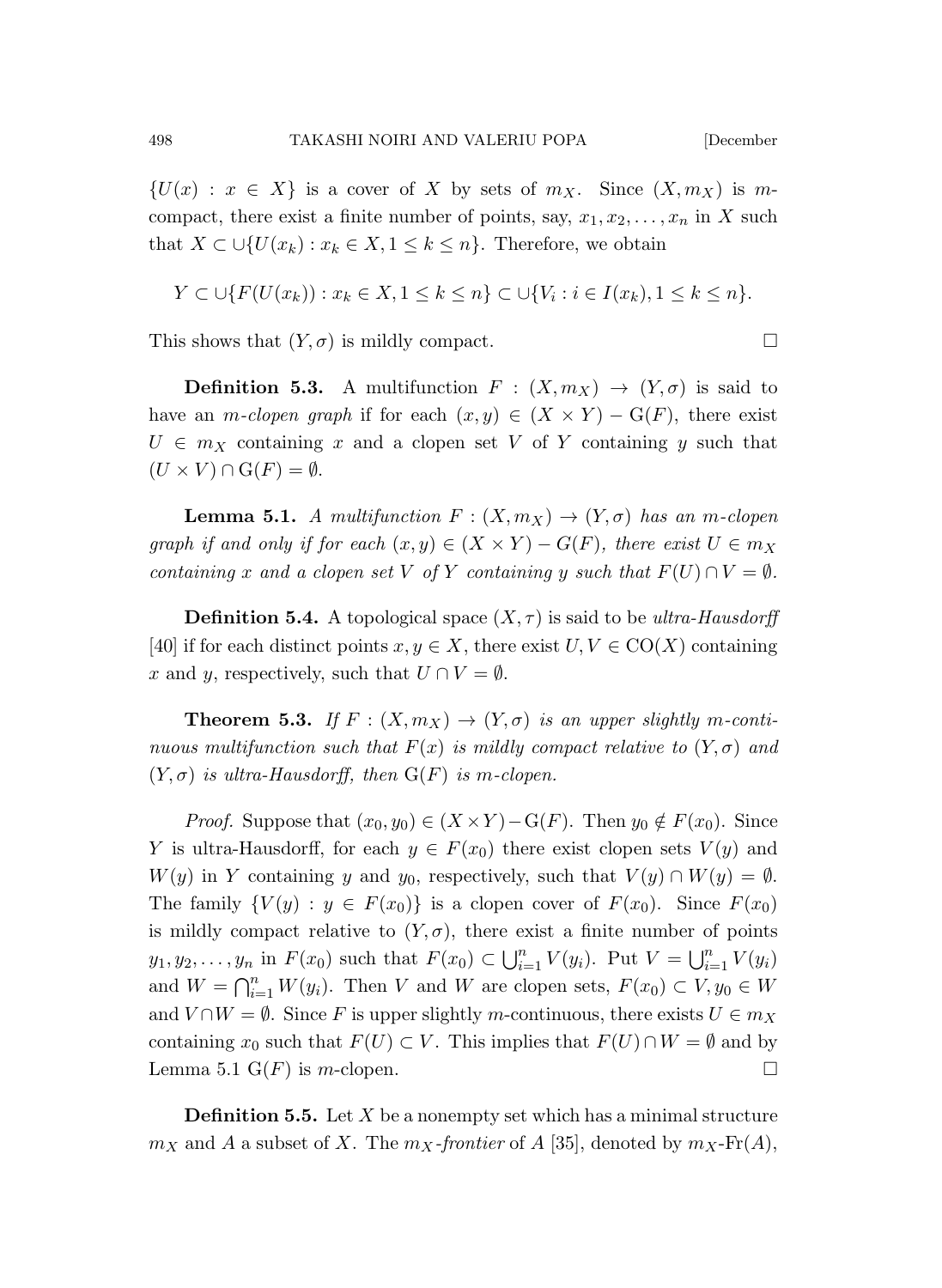is defined by  $m_X$ -Fr $(A) = m_X$ -Cl $(A) \cap m_X$ -Cl $(X - A) = m_X$ -Cl $(A)$  -  $[m_X Int(A)].$ 

**Theorem 5.4.** Let  $X$  be a nonempty set with a minimal structure  $m_X$  and  $(Y, \sigma)$  a topological space. The set of all points  $x \in X$  at which a multifunction  $F : (X, m_X) \to (Y, \sigma)$  is not upper slightly m-continuous (resp. lower slightly m-continuous) is identical with the union of  $m<sub>X</sub>$ -frontiers of the upper (resp. lower) inverse images of clopen sets containing (resp. meeting)  $F(x)$ .

*Proof.* Suppose that F is not upper slightly m-continuous at  $x \in X$ . Then there exists a clopen sets V of Y containing  $F(x)$  such that  $U \cap (X F^+(V)$   $\neq \emptyset$  for every  $U \in m_X$  containing x. By Lemma 3.2  $x \in m_X$  $Cl(X - F^+(V))$ . On the other hand, we have  $x \in F^+(V) \subset m_X\text{-}Cl(F^+(V))$ and hence  $x \in m_X$ -Fr $(F^+(V))$ .

Conversely, suppose that F is upper slightly m-continuous at  $x \in X$ and let V be a clopen set of Y containing  $F(x)$ . Then there exists  $U \in m_X$ containing x such that  $U \subset F^+(V)$ ; hence  $x \in m_X\text{-Int}(F^+(V))$ . Therefore,  $x \notin m_X$ -Fr $(F^+(V))$  for each clopen set V of Y containing  $f(x)$ . The case of lower slightly *m*-continuity is similarly shown.  $\square$ 

Remark 5.2. By Theorems 4.1 and 4.2, every upper/lower weakly mcontinuous multifunction is upper/lower slightly m-continuous. Therefore, if  $m_X = \tau$  (resp. SO(X), PO(X),  $\alpha(X)$ ,  $\beta(X)$ ) and  $F : (X, m_X) \to (Y, \sigma)$  is upper/lower weakly m-continuous, the results established in [29] (resp. [28], [30], [34], [31]) are obtained.

## 6. New Varieties of Slight-continuity

Let A be a subset of a topological space  $(X, \tau)$ . A point x of X is called a semi- $\theta$ -cluster point of A if sCl(U)∩ $A \neq \emptyset$  for every  $U \in SO(X)$  containing x. The set of all semi-θ-cluster points of A is called the semi-θ-closure [7] of A and is denoted by  $\mathrm{sCl}_{\theta}(A)$ . A subset A is said to be semi-θ-closed if  $A =$  $\mathrm{sCl}_{\theta}(A)$ . The complement of a semi-θ-closed set is said to be *semi-θ-open*. A subset A is said to be semi-regular [7] if it is semi-open and semi-closed.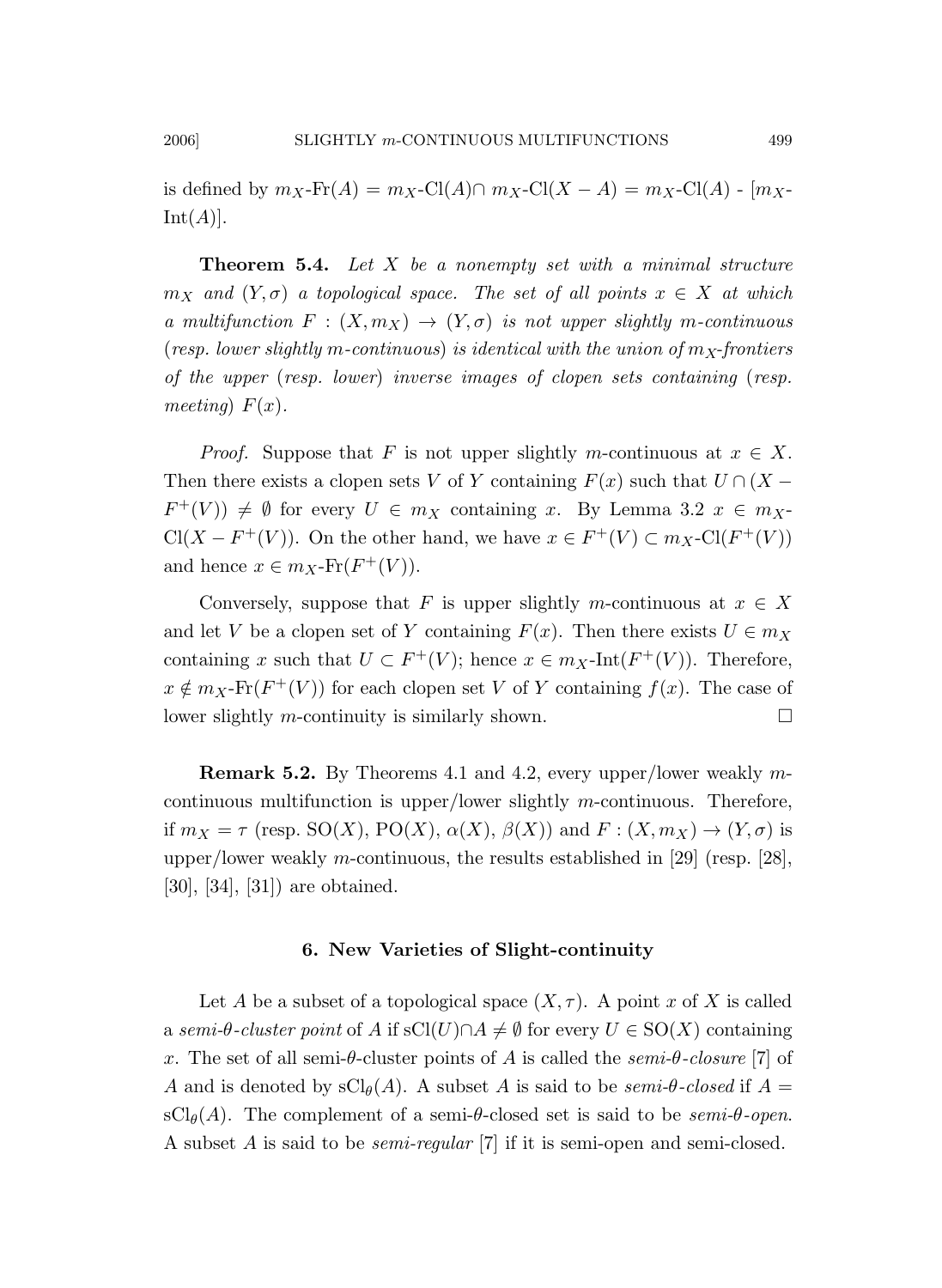**Definition 6.1.** Let  $(X, \tau)$  be a topological space. A subset A of X is said to be

(1) b-open [4] if  $A \subset \text{Cl}(\text{Int}(A)) \cup \text{Int}(\text{Cl}(A)),$ 

- (2)  $\delta$ -preopen [37] if  $A \subset \text{Int}(\text{Cl}_{\delta}(A)),$
- (3)  $\delta$ -semi-open [25] if  $A \subset \text{Cl}(\text{Int}_{\delta}(A)))$ .

The family of all b-open (resp.  $\delta$ -preopen,  $\delta$ -semi-open, semi- $\theta$ -open) sets in  $(X, \tau)$  is denoted by  $BO(X)$  (resp.  $\delta PO(X)$ ,  $\delta SO(X)$ ,  $SO(X)$ ).

**Lemma 6.1.** (Noiri and Popa [22]) For a subset A of a topological space  $(X, \tau)$ , the following properties hold:

(1) If A is a semi-open set, then  $\mathrm{sCl}(A)$  is semi-regular,

(2) If A is a semi-regular set, then it is semi- $\theta$ -open,

(3) If A is a semi- $\theta$ -open set, then it is  $\delta$ -semi-open,

(4) If A is a  $\delta$ -semi-open set, then it is semi-open.

In [25], it is shown that openness and  $\delta$ -semi-opennes are independent. And it is also shown in [22] that the concepts of  $\delta$ -preopen sets and semipreopen sets are independent of each other. We have the following diagram.

# DIAGRAM I

 $\delta$ -open  $\rightarrow$  open  $\rightarrow$   $\alpha$ -open  $\rightarrow$  preopen  $\rightarrow$   $\delta$ -preopen ↓ ↓ ↓ semi- $\theta$ -open  $\rightarrow \delta$ -semi-open  $\rightarrow$  semi-open  $\rightarrow b$ -open  $\rightarrow$  semi-preopen

**Lemma 6.2.** (Noiri and Popa [22]) For a subset A of a topological space  $(X, \tau)$ , the following properties hold:

- (1) A is  $\delta$ -semi-open in  $(X, \tau)$  if and only if A is semi-open in  $(X, \tau_s)$ ,
- (2) A is δ-preopen in  $(X, \tau)$  if and only if A is preopen in  $(X, \tau_s)$ .

**Definition 6.2.** A multifunction  $F : (X, \tau) \to (Y, \sigma)$  is said to be

(1) upper slightly super-continuous (resp. upper slightly semi-θ-continuous, upper slightly b-continuous, upper slightly  $\delta$ -precontinuous, upper slightly δ-semi-continuous, upper slightly  $\alpha$ -continuous) if for each  $x \in X$  and every clopen set V of  $(Y, \sigma)$  such that  $F(x) \subset V$ , there exists a  $\delta$ -open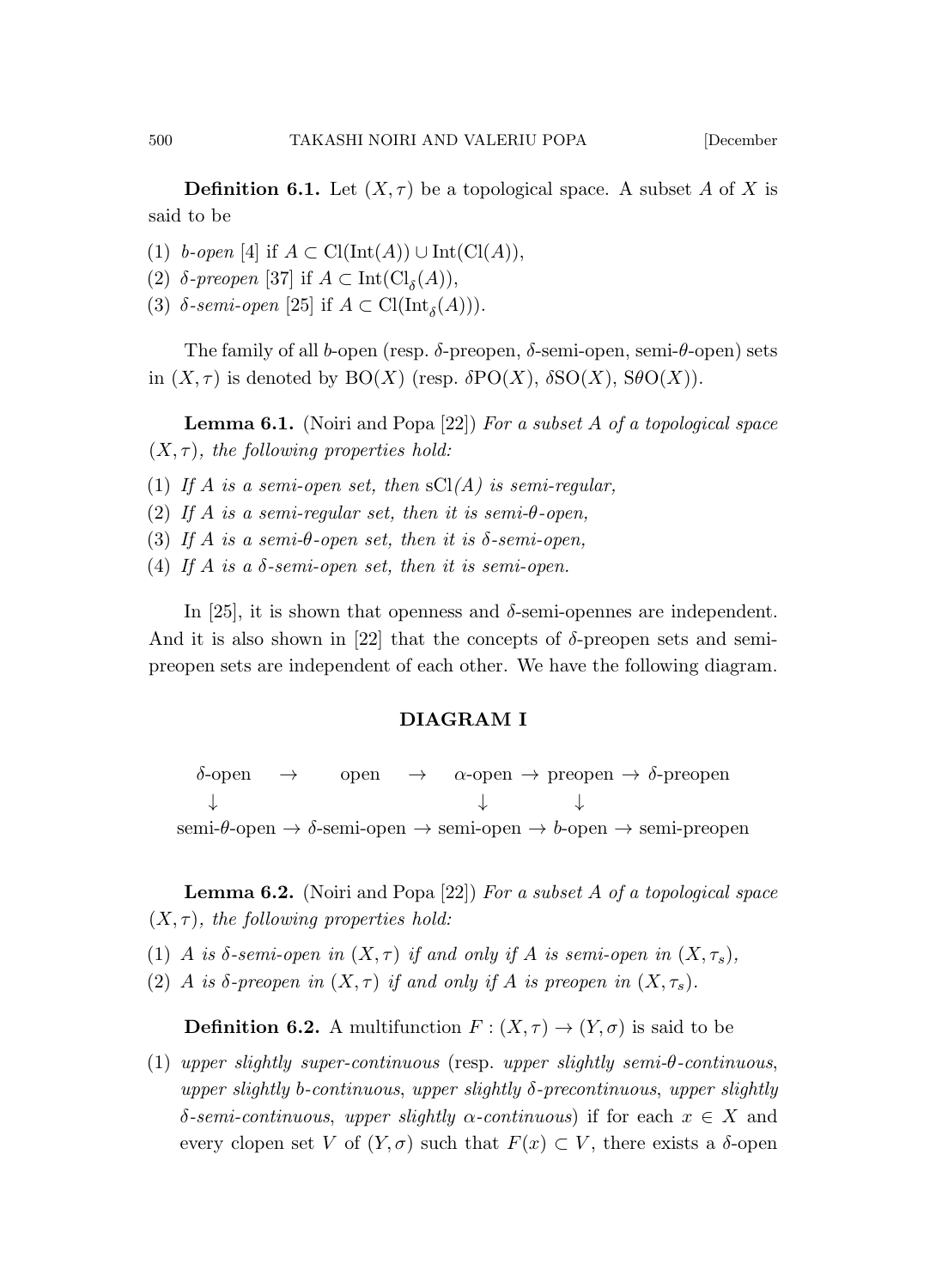(resp. semi- $\theta$ -open,  $\phi$ -open,  $\delta$ -preopen,  $\delta$ -semi-open,  $\alpha$ -open) set U of  $(X, \tau)$  containing x such that  $F(U) \subset V$ ,

(2) lower slightly super-continuous (resp. lower slightly semi-θ-continuous, lower slightly b-continuous, lower slightly δ-precontinuous, lower slightly δ-semi-continuous, lower slightly  $\alpha$ -continuous) if for each  $x \in X$  and every clopen set V of  $(Y, \sigma)$  such that  $F(x) \cap V \neq \emptyset$ , there exists a  $\delta$ open (resp. semi-θ-open, b-open, δ-preopen, δ-semi-open, α-open) set U of  $(X, \tau)$  containing x such that  $F(u) \cap V \neq \emptyset$  for each  $u \in U$ .

**Remark 6.1.** Let  $F: (X, \tau) \to (Y, \sigma)$  be a multifunction and  $m_X = \tau_s$ (resp.  $S\theta O(X)$ ,  $BO(X)$ ,  $\delta SO(X)$ ,  $\delta PO(X)$ ,  $\alpha(X)$ ). Then an upper/lower slightly m-continuous multifunction  $F : (X, m_X) \to (Y, \sigma)$  is upper/lower slightly super-continuous (resp. upper/lower slightly semi-θ-continuous, upper/lower slightly b-continuous, upper/lower slightly  $\delta$ -semi-continuous, upper/lower slightly δ-precontinuous, upper/lower slightly α-continuous).

The families  $\tau_s$ ,  $S\theta O(X)$ ,  $BO(X)$ ,  $\delta SO(X)$ ,  $\delta PO(X)$  and  $\alpha(X)$  have the property (B). Especially,  $\tau_s$  and  $\alpha(X)$  are topologies for X. Therefore, we can apply all results obtained in Section 3−5 to these new multifunctions. The following theorem is the typical characterizations.

**Theorem 6.1.** For a multifunction  $F : (X, \tau) \to (Y, \sigma)$ , the following properties hold:

- (1) F is upper slightly super-continuous (resp. upper slightly semi- $\theta$ -continuous, upper slightly b-continuous, upper slightly δ-semi-continuous, upper slightly  $\delta$ -precontinuous, upper slightly  $\alpha$ -continuous) if and only if for every clopen set V of Y,  $F^+(V)$  is  $\delta$ -open (resp. semi- $\theta$ -open,  $b$ -open, δ-semi-open, δ-preopen, α-open) in X,
- (2) F is lower slightly super-continuous (resp. lower slightly semi- $\theta$ -continuous, lower slightly b-continuous, lower slightly δ-semi-continuous, lower slightly δ-precontinuous, lower slightly  $\alpha$ -continuous) if and only if for every clopen set V of Y,  $F^-(V)$  is  $\delta$ -open (resp. semi- $\theta$ -open,  $b$ -open, δ-semi-open, δ-preopen, α-open) in X.

*Proof.* The proof is obvious from the definition.  $\Box$ 

By Theorem 6.1 and DIAGRAM I, we obtain the following diagram: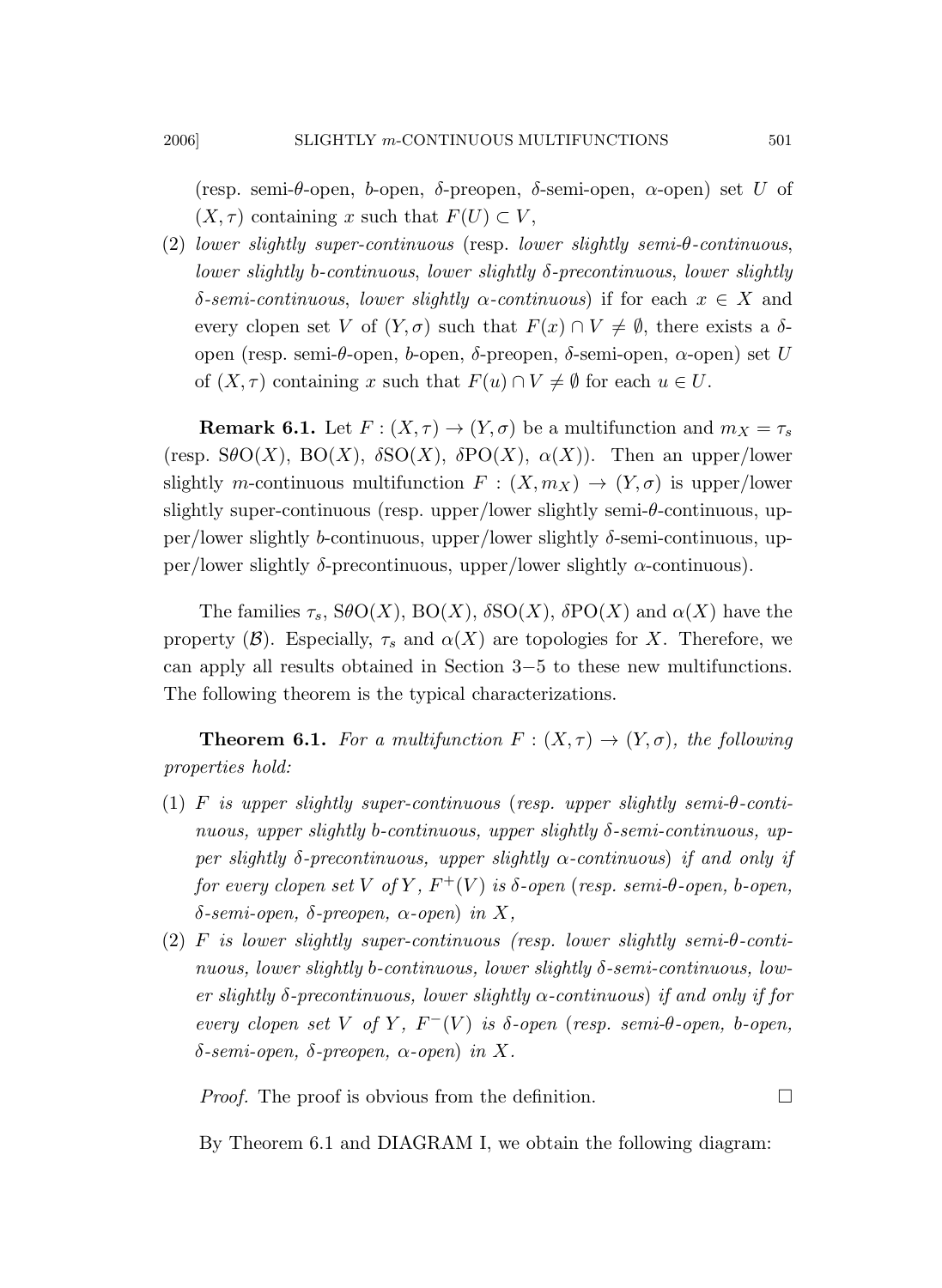# DIAGRAM II

$$
u/l s. super-C \rightarrow u/l s. C \rightarrow u/l s. \alpha-C \rightarrow u/l s. p-C \rightarrow u/l s. \delta-p-C
$$
  
\n
$$
\downarrow \qquad \qquad \downarrow
$$
  
\n
$$
u/l s. s-\theta-C \rightarrow u/l s. \delta-s-C \rightarrow u/l s. s-C \rightarrow u/l s. \delta-C \rightarrow u/l s. \beta-C
$$

In the diagram above, we abbreviate as follows:  $u/l = \text{upper/lower}, s. =$ slightly,  $C =$  continuous,  $p =$  pre and  $s =$  semi.

**Theorem 6.2.** For a multifunction  $F : (X, \tau) \to (Y, \sigma)$ , the following properties hold:

- (1) F is upper slightly super-continuous if and only if  $F : (X, \tau_s) \to (Y, \sigma)$ is upper slightly continuous,
- (2) F is lower slightly super-continuous if and only if  $F : (X, \tau_s) \to (Y, \sigma)$  is lower slightly continuous.

*Proof.* This is obvious by Theorem 6.1.

**Theorem 6.3.** For a multifunction  $F : (X, \tau) \to (Y, \sigma)$ , the following properties hold:

- (1) F is upper slightly  $\delta$ -semi-continuous (resp. upper slightly  $\delta$ -precontinuous) if and only if  $F : (X, \tau_s) \to (Y, \sigma)$  is upper slightly semi-continuous (resp. upper slightly precontinuous),
- (2) F is lower slightly  $\delta$ -semi-continuous (resp. lower slightly  $\delta$ -precontinuous) if and only if  $F : (X, \tau_s) \to (Y, \sigma)$  is lower slightly semi-continuous (resp. lower slightly precontinuous).

*Proof.* This is an immediate consequence of Lemma 6.2.  $\Box$ 

**Theorem 6.4.** For a multifunction  $F: (X, \tau) \to (Y, \sigma)$ , the following properties are equivalent:

- (1) F is upper slightly semi- $\theta$ -continuous;
- (2) For each point  $x \in X$  and each clopen set V of Y containing  $F(x)$ , there exists a semi-open set U of X containing x such that  $F(\mathrm{sCl}(U)) \subset V$ ;
- (3) For each point  $x \in X$  and each clopen set V of Y containing  $F(x)$ , there exists a semi-regular set U of X containing x such that  $F(U) \subset V$ .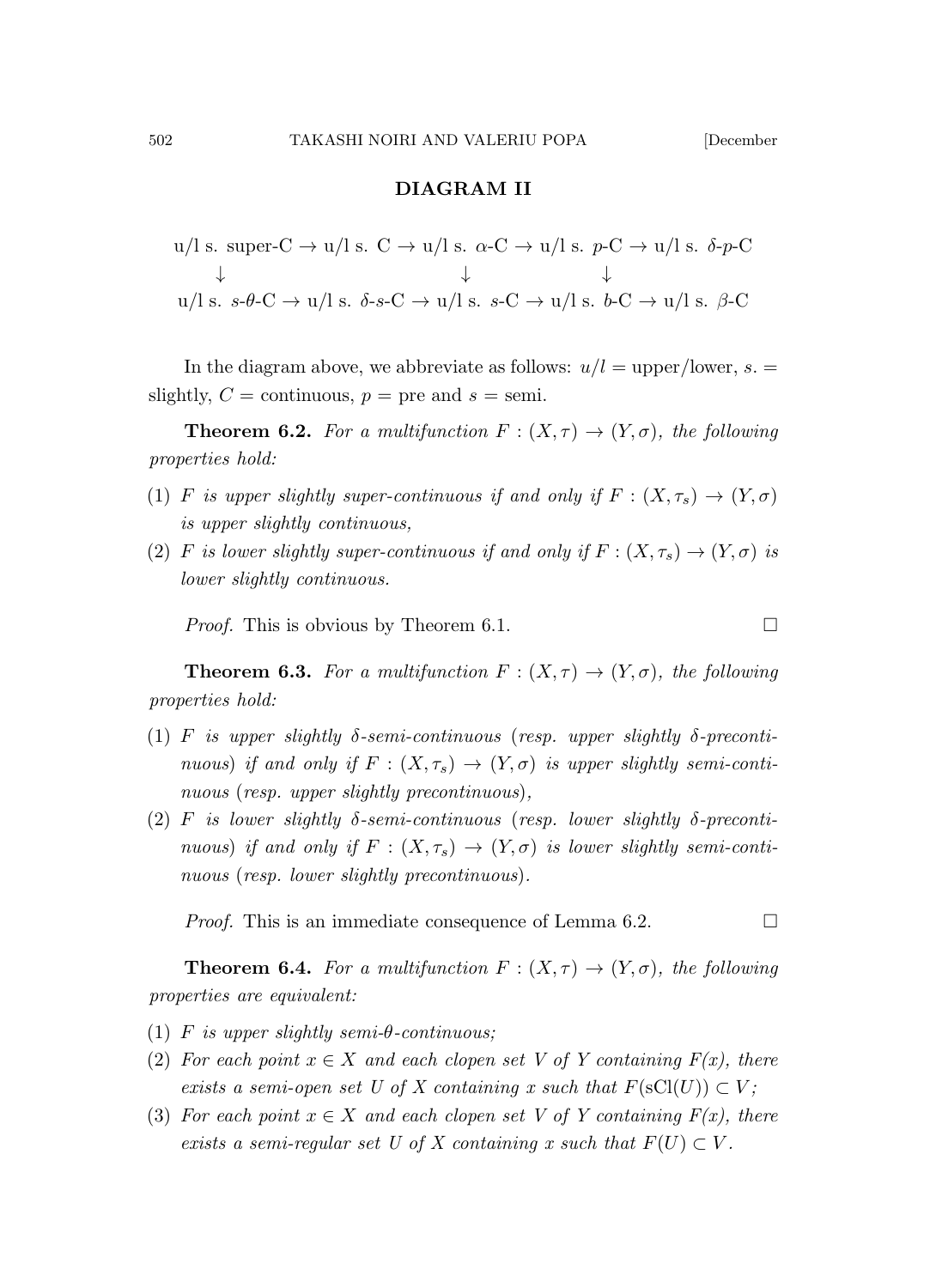$\theta$ -open set G and each  $x \in G$ , there exists a semi-open set H such that  $x \in H \subset \mathrm{sCl}(H) \subset G.$ 

 $(2) \Rightarrow (3)$ : By Lemma 6.1, sCl(H) is a semi-regular set for each semiopen set  $H$ .

 $(3) \Rightarrow (1)$ : Let V be any clopen set of Y and  $x \in F^+(V)$ . Then there exists a semi-regular set U of X containing x such that  $F(U) \subset V$ . By Lemma 6.1, every semi-regular set is semi- $\theta$ -open. Therefore, F is upper slightly semi-θ-continuous. □

**Theorem 6.5.** For a multifunction  $F : (X, \tau) \to (Y, \sigma)$ , the following properties are equivalent:

- (1) F is lower slightly semi- $\theta$ -continuous;
- (2) For each point  $x \in X$  and each clopen set V of Y such that  $V \cap F(x) \neq \emptyset$ , there exists a semi-open set U of X containing x such that  $F(u) \cap V \neq \emptyset$ for each  $u \in sCl(U)$ ;
- (3) For each point  $x \in X$  and each clopen set V of Y such that  $V \cap F(x) \neq \emptyset$ , there exists a semi-regular set U of X containing x such that  $F(u) \cap V \neq \emptyset$ for each  $u \in U$ .

*Proof.* The proof is similar to that of Theorem 6.4.  $\Box$ 

# References

1. M. E. Abd El-Monsef, S. N. El-Deeb and R. A. Mahmoud,  $\beta$ -open sets and  $\beta$ continuous mappings, Bull. Fac. Sci. Assiut Univ., 12 (1983), 77-90.

- 2. M. E. Abd El-Monsef, R. A. Mahmoud and E. R. Lashin,  $\beta$ -closure and  $\beta$ -interior, J. Fac. Ed. Ain Shams Univ., 10 (1986), 235-245.
	- 3. D. Andrijević, Semipreopen sets, Mat. Vesnik, 38 (1986), 24-32.
	- 4. D. Andrijević, On b-open sets, *Mat. Vesnik*, **48** (1996), 59-64.

5. T. Bânzaru, More remarks on some forms of continuity for multifunctions, Bul. Stiint. Univ. Politeh. Timiş Ser. Mat. Fiz., 44(58) (1999), 34-39.

6. S. G. Crossley and S. K. Hildbrand, Semi-closure, Texas J. Sci., 22 (1971), 99-112.

7. G. Di Maio and T. Noiri, On s-closed spaces, Indian J. Pure Appl. Math., 18 (1987), 226-233.

8. S. N. El-Deeb, I. A. Hasanein, A. S. Mashhour and T. Noiri, On p-regular spaces, Bull. Math. Soc. Sci. Math. R. S. Roumanie, 27(75) (1983), 311-315.

9. R. L. Ellis, A nonarchimedian analog of the Tietze-Urysohn extension theorem, Indag. Math., 70 (1967), 332-333.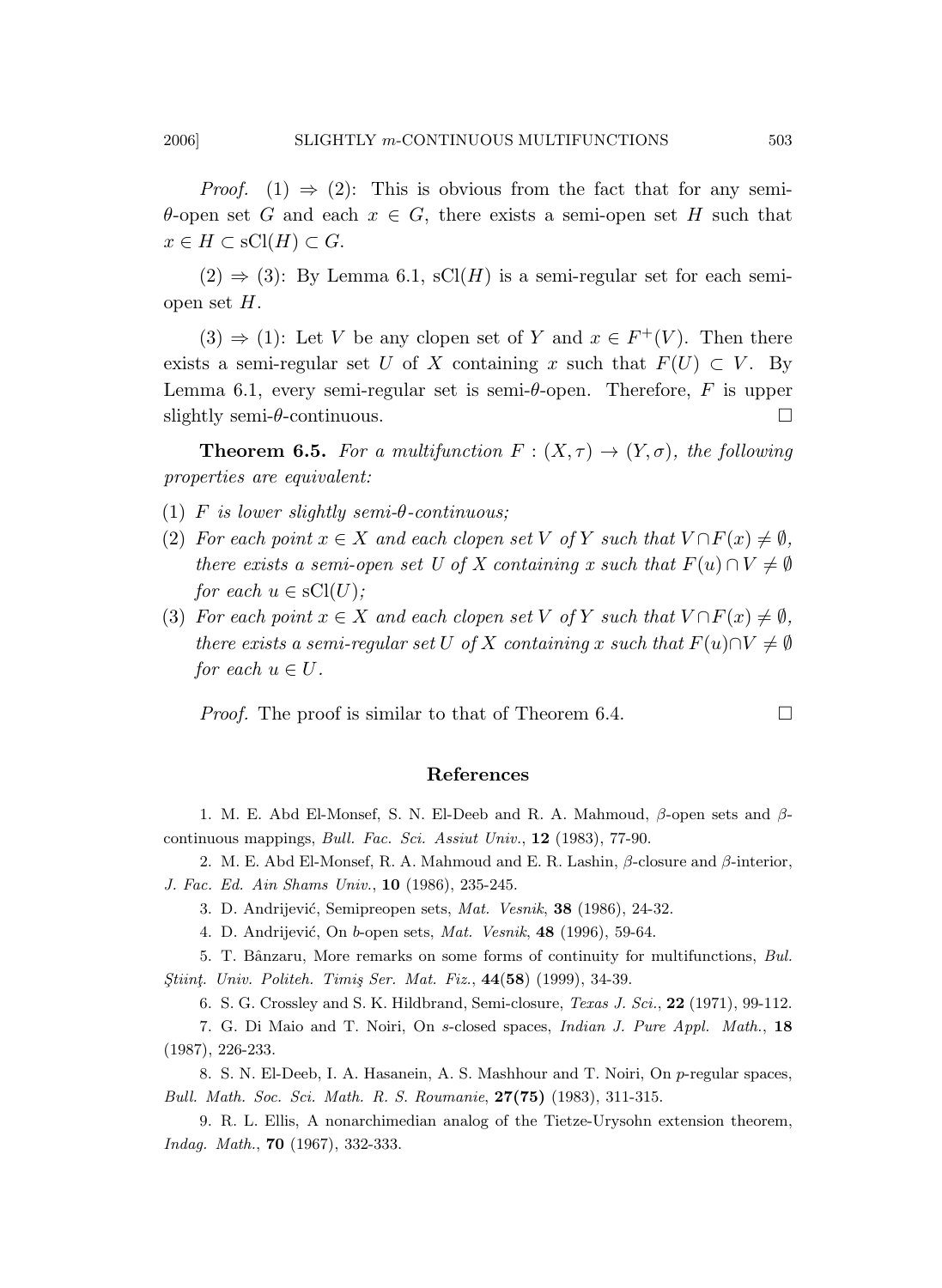10. R. C. Jain, The role of regularly open sets in general topology, Ph.D. Thesis, Meerut Univ., Meerut, 1980.

11. N. Levine, Semi-open sets and semi-continuity in topological spaces, Amer. Math. Monthly, 70 (1963), 36-41.

12. H. Maki, On generalizing semi-open and preopen sets, Meeting on Topological Spaces Theory and its Applications, 24-25 August, 1996, Yatsushiro Coll. Tech., 13-18.

13. A. S. Mashhour, M. E. Abd El-Monsef and S. N. El-Deep, On precontinuous and weak precontinuous mappings, Proc. Math. Phys. Soc. Egypt., 53 (1982), 47-53.

14. A. S. Mashhour, I. A. Hasanein and S. N. El-Deeb,  $\alpha$ -continuous and  $\alpha$ -open mappings, Acta Math. Hungar., 14 (1983), 213-218.

15. M. N. Mukherjee and C. K. Basu, On semi-θ-closed sets, semi-θ-connectedness and some associated mappings, Bull. Calcutta Math. Soc., 83 (1991), 227-238.

16. O. Njåstad, On some classes of nearly open sets, Pacific J. Math., 15 (1965), 961-970.

17. T. Noiri, Characterizations of extremally disconnected spaces, Indian J. Pure Appl. Math., 19 (1988), 325-329.

18. T. Noiri, On slightly β-continuous functions, Internat. J. Math. Math. Sci., 28  $(2001), 469-478.$ 

19. T. Noiri and G. I. Chae, A note on slightly semi-continuous functions, Bull. Calcutta Math. Soc., 92 (2000), 87-92.

20. T. Noiri and V. Popa, On upper and lower weakly quasicontinuous multifunctions, Rev. Roumaine Math. Pures Appl., 37 (1992), 499-508.

21. T. Noiri and V. Popa, Almost weakly continuous multifunctions, Demonstratio Math., **26** (1993), 363-368.

22. T. Noiri and V. Popa, A unified theory of contra-continuity for functions, Ann. Univ. Sci. Budapest. Eötvös Sect. Math., 45 (2002), 115-137 (2003).

23. T. M. Nour, Slightly semi-continuous functions, Bull. Calcutta Math. Soc., 87 (1995), 187-190.

24. M. C. Pal and P. Bhattacharyya, Faint precontinuous functions, Soochow J. Math., 21 (1995), 273-289.

25. J. H. Park, Y. Lee and M. J. Son, On  $\delta$ -semiopen sets in topological spaces, J. Indian Acad. Math., 19 (1997), 59-67.

26. V. Popa, Weakly continuous multifunctions, Boll. Un. Mat. Ital. (5), 15 (1978), 379-388.

27. V. Popa, On some properties of weakly continuous multifunctions, Univ. Bacău, Stud. Cerc. Mat., 1980, 121-127.

28. V. Popa and T. Noiri, Properties of upper and lower weakly quasicontinuous multifunctions, Univ. Bacău, Stud. Cerc. St. Ser. Mat.,  $8(1998)$ , 97-112.

29. V. Popa and T. Noiri, Some properties of upper and lower weakly continuous multifunctions, An. Univ. Craiova, Ser. Mat. Inform., 25 (1998), 24-30.

30. V. Popa and T. Noiri, Some properties of almost weakly continuous multifunctions, Demonstratio Math., 3 (1999), 605-614.